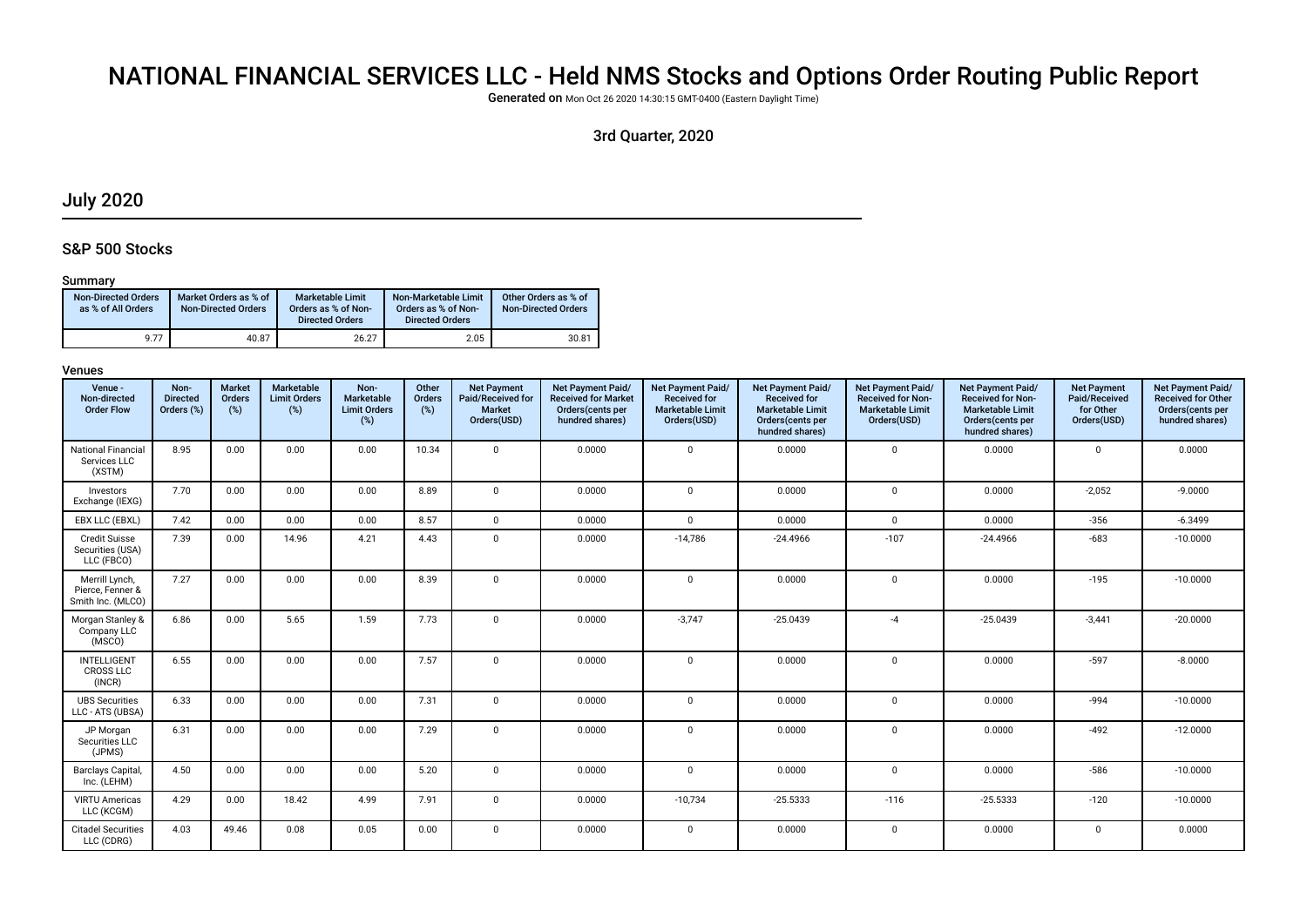| Venue -<br>Non-directed<br><b>Order Flow</b> | Non-<br><b>Directed</b><br>Orders (%) | Market<br>Orders<br>$(\%)$ | Marketable<br><b>Limit Orders</b><br>(%) | Non-<br>Marketable<br><b>Limit Orders</b><br>$(\%)$ | Other<br><b>Orders</b><br>(%) | <b>Net Payment</b><br>Paid/Received for<br><b>Market</b><br>Orders(USD) | <b>Net Payment Paid/</b><br><b>Received for Market</b><br>Orders(cents per<br>hundred shares) | <b>Net Payment Paid/</b><br><b>Received for</b><br><b>Marketable Limit</b><br>Orders(USD) | Net Payment Paid/<br><b>Received for</b><br><b>Marketable Limit</b><br>Orders (cents per<br>hundred shares) | Net Payment Paid/<br><b>Received for Non-</b><br><b>Marketable Limit</b><br>Orders(USD) | Net Payment Paid/<br><b>Received for Non-</b><br><b>Marketable Limit</b><br>Orders(cents per<br>hundred shares) | <b>Net Payment</b><br>Paid/Received<br>for Other<br>Orders(USD) | <b>Net Payment Paid/</b><br><b>Received for Other</b><br>Orders(cents per<br>hundred shares) |
|----------------------------------------------|---------------------------------------|----------------------------|------------------------------------------|-----------------------------------------------------|-------------------------------|-------------------------------------------------------------------------|-----------------------------------------------------------------------------------------------|-------------------------------------------------------------------------------------------|-------------------------------------------------------------------------------------------------------------|-----------------------------------------------------------------------------------------|-----------------------------------------------------------------------------------------------------------------|-----------------------------------------------------------------|----------------------------------------------------------------------------------------------|
| Goldman, Sachs &<br>Co. (GSCO)               | 3.15                                  | 0.00                       | 0.00                                     | 0.00                                                | 3.64                          |                                                                         | 0.0000                                                                                        |                                                                                           | 0.0000                                                                                                      |                                                                                         | 0.0000                                                                                                          | $-596$                                                          | $-10.0000$                                                                                   |
| <b>BIDS Trading LP</b><br>(BIDS)             | 3.08                                  | 0.00                       | 0.00                                     | 0.00                                                | 3.56                          |                                                                         | 0.0000                                                                                        |                                                                                           | 0.0000                                                                                                      |                                                                                         | 0.0000                                                                                                          | $-210$                                                          | $-19.9592$                                                                                   |
| <b>VIRTU Americas</b><br>LLC (NITE)          | 3.01                                  | 33.39                      | 5.80                                     | 5.35                                                | 0.00                          |                                                                         | 0.0000                                                                                        |                                                                                           | 0.0000                                                                                                      |                                                                                         | 0.0000                                                                                                          |                                                                 | 0.0000                                                                                       |
| Instinet LLC<br>(INCA)                       | 2.80                                  | 0.00                       | 0.00                                     | 0.00                                                | 3.24                          |                                                                         | 0.0000                                                                                        |                                                                                           | 0.0000                                                                                                      |                                                                                         | 0.0000                                                                                                          | $-91$                                                           | $-10.0000$                                                                                   |
| ITG, Inc. (ITGI)                             | 2.48                                  | 0.00                       | 0.00                                     | 0.00                                                | 2.87                          |                                                                         | 0.0000                                                                                        |                                                                                           | 0.0000                                                                                                      |                                                                                         | 0.0000                                                                                                          | $-147$                                                          | $-10.0000$                                                                                   |

#### National Financial Services LLC (XSTM):

\* Orders may be routed to NES's Alternative Trading System, CrossStream: NES is not charged an explicit fee for orders executed in CrossStream but may receive a trading commission from the contra-side party against which t refers to each venue are classified according to the parameters of the child order puted to the venue not the parent order. For example a customer market order puted to an ATS as a mid-point peq order will be classified as

#### Investors Exchange (IEXG):

\* NFS pays fees to and receives rebates from exchanges for executions and routing; These rates are subject to non-negotiable prices set by exchange rules and may include tiers based on volume thresholds; Visit exchange web \* Orders to each venue are classified according to the parameters of the child order routed to the venue, not the parent order. For example, a customer market order routed to an ATS as a mid-point peg order will be classif

#### EBX LLC (EBXL):

\* NFS may be charged fees for orders executed in Alternative Trading Systems; These fees are agreed upon between NFS and the Alternative Trading Systems or directly set by the Alternative Trading Systems;

\* Orders may be routed through EBX LLC in which NFS or its affliates have an interest;

\* Orders to each venue are classified according to the parameters of the child order routed to the venue, not the parent order; For example, a customer market order routed to an ATS as a mid-point peg order will be classif

#### Credit Suisse Securities (USA) LLC (FBCO):

\* NFS may be charged fees for orders executed in Alternative Trading Systems; These fees are agreed upon between NFS and the Alternative Trading Systems or directly set by the Alternative Trading Systems;

\* NFS may route orders for additional routing to Credit Suisse Securities (USA) LLC, Morgan Stanley & Co LLC, and VIRTU Americas LLC; Executions via these routers are charged additional fees under a cost-plus agreement;

\* Orders to each venue are classified according to the parameters of the child order routed to the venue, not the parent order; For example, a customer market order routed to an ATS as a mid-point peg order will be classif

#### Merrill Lynch, Pierce, Fenner & Smith Inc. (MLCO):

\* NFS may be charged fees for orders executed in Alternative Trading Systems; These fees are agreed upon between NFS and the Alternative Trading Systems or directly set by the Alternative Trading Systems;

\* Orders to each venue are classified according to the parameters of the child order routed to the venue, not the parent order. For example, a customer market order routed to an ATS as a mid-point ped order will be classif

#### Morgan Stanley & Company LLC (MSCO):

\* NFS may be charged fees for orders executed in Alternative Trading Systems; These fees are agreed upon between NFS and the Alternative Trading Systems or directly set by the Alternative Trading Systems;

\* NFS may route orders for additional routing to Credit Suisse Securities (USA) LLC, Morgan Stanley & Co LLC, and VIRTU Americas LLC; Executions via these routers are charged additional fees under a cost-plus agreement;

\* Orders to each venue are classified according to the parameters of the child order routed to the venue, not the parent order; For example, a customer market order routed to an ATS as a mid-point peg order will be classif

#### INTELLIGENT CROSS LLC (INCR):

\* NFS may be charged fees for orders executed in Alternative Trading Systems; These fees are agreed upon between NFS and the Alternative Trading Systems or directly set by the Alternative Trading Systems;

\* Orders to each venue are classified according to the parameters of the child order routed to the venue, not the parent order, For example, a customer market order routed to an ATS as a mid-point peg order will be classif

#### UBS Securities LLC - ATS (UBSA):

\* NFS may be charged fees for orders executed in Alternative Trading Systems; These fees are agreed upon between NFS and the Alternative Trading Systems or directly set by the Alternative Trading Systems; \* Orders to each venue are classified according to the parameters of the child order routed to the venue, not the parent order. For example, a customer market order routed to an ATS as a mid-point peg order will be classif

#### JP Morgan Securities LLC (JPMS):

\* NFS may be charged fees for orders executed in Alternative Trading Systems; These fees are agreed upon between NFS and the Alternative Trading Systems or directly set by the Alternative Trading Systems;

\* Orders to each venue are classified according to the parameters of the child order routed to the venue, not the parent order. For example, a customer market order routed to an ATS as a mid-point ped order will be classif

#### Barclays Capital, Inc. (LEHM):

\* NFS may be charged fees for orders executed in Alternative Trading Systems; These fees are agreed upon between NFS and the Alternative Trading Systems or directly set by the Alternative Trading Systems; \* Orders to each venue are classified according to the parameters of the child order routed to the venue, not the parent order. For example, a customer market order routed to an ATS as a mid-point ped order will be classif

#### VIRTU Americas LLC (KCGM):

\* NFS may be charged fees for orders executed in Alternative Trading Systems; These fees are agreed upon between NFS and the Alternative Trading Systems or directly set by the Alternative Trading Systems;

\* NFS may route orders for additional routing to Credit Suisse Securities (USA) LLC, Morgan Stanley & Co LLC, and VIRTU Americas LLC; Executions via these routers are charged additional fees under a cost-plus agreement;

\* Orders to each venue are classified according to the parameters of the child order routed to the venue, not the parent order; For example, a customer market order routed to an ATS as a mid-point peq order will be classif

#### Goldman, Sachs & Co. (GSCO):

\* NFS may be charged fees for orders executed in Alternative Trading Systems; These fees are agreed upon between NFS and the Alternative Trading Systems or directly set by the Alternative Trading Systems;

\* Orders to each venue are classified according to the parameters of the child order routed to the venue, not the parent order. For example, a customer market order routed to an ATS as a mid-point peg order will be classif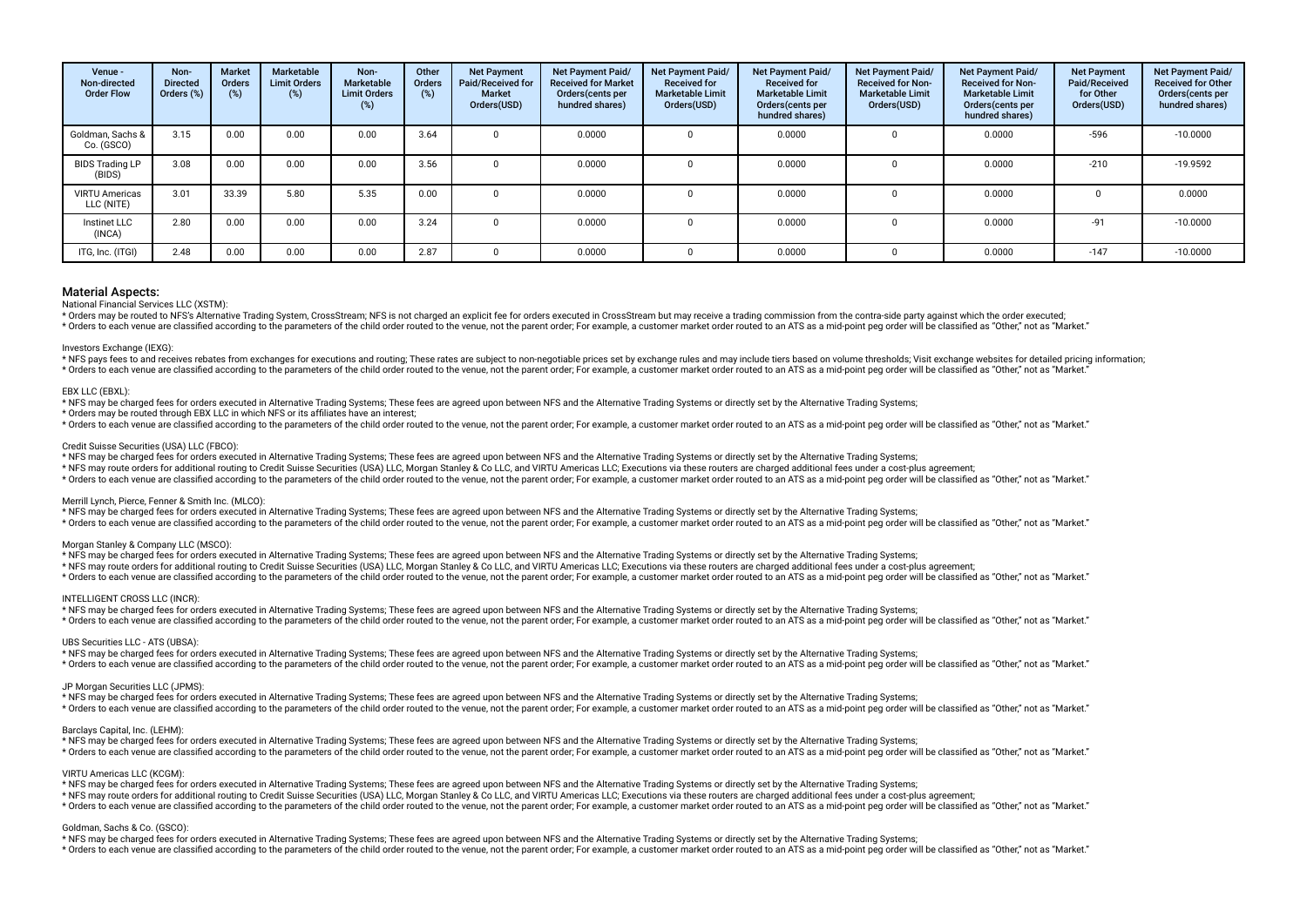BIDS Trading LP (BIDS):

\* NFS may be charged fees for orders executed in Alternative Trading Systems; These fees are agreed upon between NFS and the Alternative Trading Systems or directly set by the Alternative Trading Systems;

\* NFS is charged fees by BIDS Trading LP on a tiered price schedule based on volume thresholds;

\* Orders to each venue are classified according to the parameters of the child order routed to the venue, not the parent order. For example, a customer market order routed to an ATS as a mid-point peg order will be classif

#### Instinet LLC (INCA):

\* NFS may be charged fees for orders executed in Alternative Trading Systems; These fees are agreed upon between NFS and the Alternative Trading Systems or directly set by the Alternative Trading Systems;

\* Orders to each venue are classified according to the parameters of the child order routed to the venue, not the parent order; For example, a customer market order routed to an ATS as a mid-point peq order will be classif

### ITG, Inc. (ITGI):

\* NFS may be charged fees for orders executed in Alternative Trading Systems; These fees are agreed upon between NFS and the Alternative Trading Systems or directly set by the Alternative Trading Systems;

\* Orders to each venue are classified according to the parameters of the child order routed to the venue, not the parent order; For example, a customer market order routed to tan ATS as a mid-point peg order will be classi

# July 2020

# Non-S&P 500 Stocks

### Summary

| <b>Non-Directed Orders</b><br>as % of All Orders | Market Orders as % of<br><b>Non-Directed Orders</b> | Marketable Limit<br>Orders as % of Non-<br><b>Directed Orders</b> | Non-Marketable Limit<br>Orders as % of Non-<br><b>Directed Orders</b> | Other Orders as % of<br><b>Non-Directed Orders</b> |
|--------------------------------------------------|-----------------------------------------------------|-------------------------------------------------------------------|-----------------------------------------------------------------------|----------------------------------------------------|
| 7.69                                             | 19.57                                               | 33.40                                                             | 3.79                                                                  | 43.24                                              |

| Venue -<br>Non-directed<br><b>Order Flow</b>            | Non-<br><b>Directed</b><br>Orders (%) | <b>Market</b><br>Orders<br>(%) | Marketable<br><b>Limit Orders</b><br>(%) | Non-<br>Marketable<br><b>Limit Orders</b><br>(%) | Other<br>Orders<br>(%) | <b>Net Payment</b><br>Paid/Received for<br><b>Market</b><br>Orders(USD) | Net Payment Paid/<br><b>Received for Market</b><br>Orders(cents per<br>hundred shares) | Net Payment Paid/<br><b>Received for</b><br><b>Marketable Limit</b><br>Orders(USD) | Net Payment Paid/<br><b>Received for</b><br><b>Marketable Limit</b><br>Orders(cents per<br>hundred shares) | Net Payment Paid/<br><b>Received for Non-</b><br><b>Marketable Limit</b><br>Orders(USD) | <b>Net Payment Paid/</b><br><b>Received for Non-</b><br><b>Marketable Limit</b><br>Orders(cents per<br>hundred shares) | <b>Net Payment</b><br>Paid/Received<br>for Other<br>Orders(USD) | Net Payment Paid/<br><b>Received for Other</b><br>Orders(cents per<br>hundred shares) |
|---------------------------------------------------------|---------------------------------------|--------------------------------|------------------------------------------|--------------------------------------------------|------------------------|-------------------------------------------------------------------------|----------------------------------------------------------------------------------------|------------------------------------------------------------------------------------|------------------------------------------------------------------------------------------------------------|-----------------------------------------------------------------------------------------|------------------------------------------------------------------------------------------------------------------------|-----------------------------------------------------------------|---------------------------------------------------------------------------------------|
| <b>National Financial</b><br>Services LLC<br>(XSTM)     | 9.15                                  | 0.00                           | 0.00                                     | 0.00                                             | 9.81                   | $\Omega$                                                                | 0.0000                                                                                 | $\Omega$                                                                           | 0.0000                                                                                                     | $\mathbf 0$                                                                             | 0.0000                                                                                                                 | $\mathbf 0$                                                     | 0.0000                                                                                |
| <b>Credit Suisse</b><br>Securities (USA)<br>LLC (FBCO)  | 8.18                                  | 0.00                           | 10.60                                    | 2.03                                             | 3.70                   | $\Omega$                                                                | 0.0000                                                                                 | $-17,841$                                                                          | $-24.4966$                                                                                                 | $-134$                                                                                  | $-24.4966$                                                                                                             | $-1,138$                                                        | $-10.0000$                                                                            |
| EBX LLC (EBXL)                                          | 8.10                                  | 0.00                           | 0.00                                     | 0.00                                             | 8.69                   | $\mathbf 0$                                                             | 0.0000                                                                                 | $\mathbf{0}$                                                                       | 0.0000                                                                                                     | $\mathbf 0$                                                                             | 0.0000                                                                                                                 | $-656$                                                          | $-6.6388$                                                                             |
| Merrill Lynch,<br>Pierce, Fenner &<br>Smith Inc. (MLCO) | 8.01                                  | 0.00                           | 0.00                                     | 0.00                                             | 8.58                   | $\Omega$                                                                | 0.0000                                                                                 | $\Omega$                                                                           | 0.0000                                                                                                     | $\Omega$                                                                                | 0.0000                                                                                                                 | $-370$                                                          | $-10.0000$                                                                            |
| Morgan Stanley &<br>Company LLC<br>(MSCO)               | 7.96                                  | 0.00                           | 3.94                                     | 0.73                                             | 8.45                   | $\Omega$                                                                | 0.0000                                                                                 | $-6,693$                                                                           | $-25.0439$                                                                                                 | $-7$                                                                                    | $-25.0439$                                                                                                             | $-5,275$                                                        | $-20.0000$                                                                            |
| <b>INTELLIGENT</b><br><b>CROSS LLC</b><br>(INCR)        | 7.67                                  | 0.00                           | 0.00                                     | 0.00                                             | 8.22                   | $\mathbf 0$                                                             | 0.0000                                                                                 | $\mathbf{0}$                                                                       | 0.0000                                                                                                     | $\mathbf{0}$                                                                            | 0.0000                                                                                                                 | $-1,055$                                                        | $-8.0000$                                                                             |
| JP Morgan<br>Securities LLC<br>(JPMS)                   | 7.45                                  | 0.00                           | 0.00                                     | 0.00                                             | 7.99                   | $\Omega$                                                                | 0.0000                                                                                 | $\Omega$                                                                           | 0.0000                                                                                                     | $\Omega$                                                                                | 0.0000                                                                                                                 | $-1,089$                                                        | $-12.0000$                                                                            |
| <b>UBS Securities</b><br>LLC - ATS (UBSA)               | 7.41                                  | 0.00                           | 0.00                                     | 0.00                                             | 7.95                   | $\Omega$                                                                | 0.0000                                                                                 | $\Omega$                                                                           | 0.0000                                                                                                     | $\Omega$                                                                                | 0.0000                                                                                                                 | $-1.929$                                                        | $-10.0000$                                                                            |
| Investors<br>Exchange (IEXG)                            | 6.34                                  | 0.00                           | 0.00                                     | 0.00                                             | 6.80                   | $\mathbf 0$                                                             | 0.0000                                                                                 | $\mathbf 0$                                                                        | 0.0000                                                                                                     | $\mathbf 0$                                                                             | 0.0000                                                                                                                 | $-2,450$                                                        | $-9.0000$                                                                             |
| <b>Barclays Capital</b><br>Inc. (LEHM)                  | 5.94                                  | 0.00                           | 0.00                                     | 0.00                                             | 6.37                   | $\mathbf 0$                                                             | 0.0000                                                                                 | $\Omega$                                                                           | 0.0000                                                                                                     | $\Omega$                                                                                | 0.0000                                                                                                                 | $-1,413$                                                        | $-10.0000$                                                                            |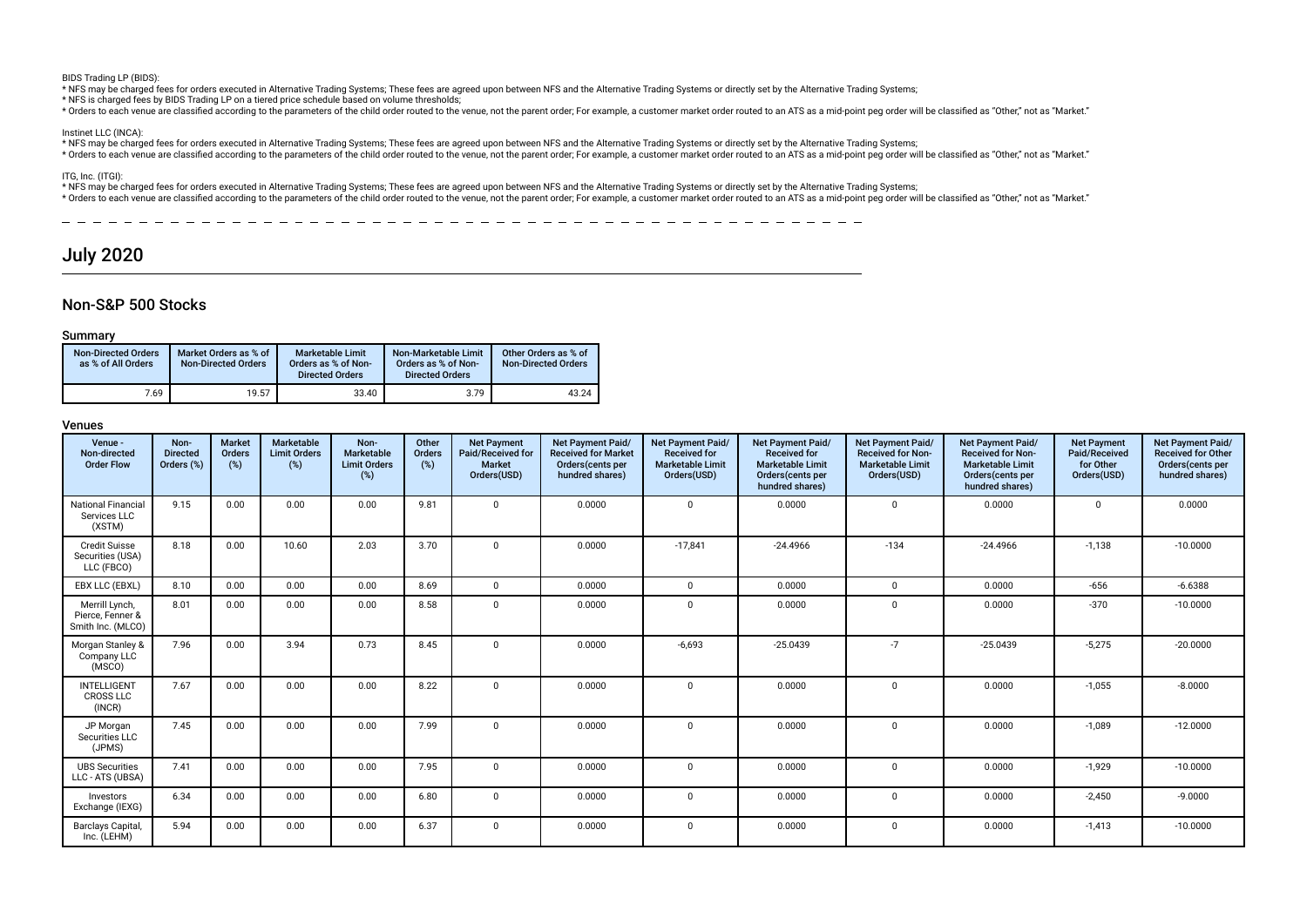| Venue -<br>Non-directed<br><b>Order Flow</b> | Non-<br><b>Directed</b><br>Orders (%) | <b>Market</b><br>Orders<br>$(\%)$ | Marketable<br><b>Limit Orders</b><br>(%) | Non-<br>Marketable<br><b>Limit Orders</b><br>$(\%)$ | Other<br><b>Orders</b><br>(%) | <b>Net Payment</b><br>Paid/Received for<br><b>Market</b><br>Orders(USD) | <b>Net Payment Paid/</b><br><b>Received for Market</b><br>Orders(cents per<br>hundred shares) | <b>Net Payment Paid/</b><br><b>Received for</b><br><b>Marketable Limit</b><br>Orders(USD) | Net Payment Paid/<br><b>Received for</b><br><b>Marketable Limit</b><br>Orders (cents per<br>hundred shares) | <b>Net Payment Paid/</b><br><b>Received for Non-</b><br><b>Marketable Limit</b><br>Orders(USD) | Net Payment Paid/<br><b>Received for Non-</b><br><b>Marketable Limit</b><br>Orders(cents per<br>hundred shares) | <b>Net Payment</b><br>Paid/Received<br>for Other<br>Orders(USD) | <b>Net Payment Paid/</b><br><b>Received for Other</b><br>Orders(cents per<br>hundred shares) |
|----------------------------------------------|---------------------------------------|-----------------------------------|------------------------------------------|-----------------------------------------------------|-------------------------------|-------------------------------------------------------------------------|-----------------------------------------------------------------------------------------------|-------------------------------------------------------------------------------------------|-------------------------------------------------------------------------------------------------------------|------------------------------------------------------------------------------------------------|-----------------------------------------------------------------------------------------------------------------|-----------------------------------------------------------------|----------------------------------------------------------------------------------------------|
| <b>VIRTU Americas</b><br>LLC (KCGM)          | 3.66                                  | 0.00                              | 11.37                                    | 2.28                                                | 8.52                          |                                                                         | 0.0000                                                                                        | $-17.534$                                                                                 | $-25.5333$                                                                                                  | $-166$                                                                                         | $-25.5333$                                                                                                      | $-169$                                                          | $-10.0000$                                                                                   |
| <b>BIDS Trading LP</b><br>(BIDS)             | 3.10                                  | 0.00                              | 0.00                                     | 0.00                                                | 3.33                          |                                                                         | 0.0000                                                                                        |                                                                                           | 0.0000                                                                                                      |                                                                                                | 0.0000                                                                                                          | $-274$                                                          | $-19.9592$                                                                                   |
| Goldman, Sachs &<br>Co. (GSCO)               | 3.06                                  | 0.00                              | 0.00                                     | 0.00                                                | 3.28                          |                                                                         | 0.0000                                                                                        |                                                                                           | 0.0000                                                                                                      |                                                                                                | 0.0000                                                                                                          | $-1,013$                                                        | $-10.0000$                                                                                   |
| Instinet LLC<br>(INCA)                       | 3.04                                  | 0.00                              | 0.00                                     | 0.00                                                | 3.26                          |                                                                         | 0.0000                                                                                        |                                                                                           | 0.0000                                                                                                      |                                                                                                | 0.0000                                                                                                          | $-161$                                                          | $-10.0000$                                                                                   |
| ITG, Inc. (ITGI)                             | 2.51                                  | 0.00                              | 0.00                                     | 0.00                                                | 2.69                          |                                                                         | 0.0000                                                                                        |                                                                                           | 0.0000                                                                                                      |                                                                                                | 0.0000                                                                                                          | $-233$                                                          | $-10.0000$                                                                                   |

National Financial Services LLC (XSTM):

\* Orders may be routed to NES's Alternative Trading System, CrossStream: NES is not charged an explicit fee for orders executed in CrossStream but may receive a trading commission from the contra-side party against which t \* Orders to each venue are classified according to the parameters of the child order routed to the venue, not the parent order. For example, a customer market order routed to an ATS as a mid-point ped order will be classif

#### Credit Suisse Securities (USA) LLC (FBCO):

\* NFS may be charged fees for orders executed in Alternative Trading Systems; These fees are agreed upon between NFS and the Alternative Trading Systems or directly set by the Alternative Trading Systems;

\* NFS may route orders for additional routing to Credit Suisse Securities (USA) LLC, Morgan Stanley & Co LLC, and VIRTU Americas LLC; Executions via these routers are charged additional fees under a cost-plus agreement;

\* Orders to each venue are classified according to the parameters of the child order routed to the venue, not the parent order. For example, a customer market order routed to an ATS as a mid-point ped order will be classif

#### EBX LLC (EBXL):

\* NFS may be charged fees for orders executed in Alternative Trading Systems; These fees are agreed upon between NFS and the Alternative Trading Systems or directly set by the Alternative Trading Systems;

\* Orders may be routed through EBX LLC in which NFS or its affliates have an interest;

\* Orders to each venue are classified according to the parameters of the child order routed to the venue, not the parent order. For example, a customer market order routed to an ATS as a mid-point ped order vill be classif

#### Merrill Lynch, Pierce, Fenner & Smith Inc. (MLCO):

\* NFS may be charged fees for orders executed in Alternative Trading Systems; These fees are agreed upon between NFS and the Alternative Trading Systems or directly set by the Alternative Trading Systems;

\* Orders to each venue are classified according to the parameters of the child order routed to the venue, not the parent order, For example, a customer market order routed to an ATS as a mid-point peg order will be classif

#### Morgan Stanley & Company LLC (MSCO):

\* NFS may be charged fees for orders executed in Alternative Trading Systems; These fees are agreed upon between NFS and the Alternative Trading Systems or directly set by the Alternative Trading Systems;

\* NFS may route orders for additional routing to Credit Suisse Securities (USA) LLC, Morgan Stanley & Co LLC, and VIRTU Americas LLC; Executions via these routers are charged additional fees under a cost-plus agreement;

\* Orders to each venue are classified according to the parameters of the child order routed to the venue, not the parent order; For example, a customer market order routed to an ATS as a mid-point peg order will be classif

#### INTELLIGENT CROSS LLC (INCR):

\* NFS may be charged fees for orders executed in Alternative Trading Systems; These fees are agreed upon between NFS and the Alternative Trading Systems or directly set by the Alternative Trading Systems; \* Orders to each venue are classified according to the parameters of the child order routed to the venue, not the parent order; For example, a customer market order routed to an ATS as a mid-point peq order will be classif

#### JP Morgan Securities LLC (JPMS):

\* NFS may be charged fees for orders executed in Alternative Trading Systems; These fees are agreed upon between NFS and the Alternative Trading Systems or directly set by the Alternative Trading Systems; \* Orders to each venue are classified according to the parameters of the child order routed to the venue, not the parent order, For example, a customer market order routed to an ATS as a mid-point peg order will be classif

#### UBS Securities LLC - ATS (UBSA):

\* NFS may be charged fees for orders executed in Alternative Trading Systems; These fees are agreed upon between NFS and the Alternative Trading Systems or directly set by the Alternative Trading Systems; \* Orders to each venue are classified according to the parameters of the child order routed to the venue, not the parent order. For example, a customer market order routed to an ATS as a mid-point peg order will be classif

#### Investors Exchange (IEXG)

\* NFS pays fees to and receives rebates from exchanges for executions and routing: These rates are subject to non-negotiable prices set by exchange rules and may include tiers based on yolume thresholds: Visit exchange web \* Orders to each venue are classified according to the parameters of the child order routed to the venue, not the parent order. For example, a customer market order routed to an ATS as a mid-point peg order will be classif

#### Barclays Capital, Inc. (LEHM):

\* NFS may be charged fees for orders executed in Alternative Trading Systems; These fees are agreed upon between NFS and the Alternative Trading Systems or directly set by the Alternative Trading Systems; \* Orders to each venue are classified according to the parameters of the child order routed to the venue, not the parent order. For example, a customer market order routed to an ATS as a mid-point ped order will be classif

#### VIRTU Americas LLC (KCGM):

\* NFS may be charged fees for orders executed in Alternative Trading Systems; These fees are agreed upon between NFS and the Alternative Trading Systems or directly set by the Alternative Trading Systems;

- \* NFS may route orders for additional routing to Credit Suisse Securities (USA) LLC, Morgan Stanley & Co LLC, and VIRTU Americas LLC; Executions via these routers are charged additional fees under a cost-plus agreement;
- \* Orders to each venue are classified according to the parameters of the child order routed to the venue, not the parent order; For example, a customer market order routed to an ATS as a mid-point peg order will be classif

#### BIDS Trading LP (BIDS):

\* NFS may be charged fees for orders executed in Alternative Trading Systems; These fees are agreed upon between NFS and the Alternative Trading Systems or directly set by the Alternative Trading Systems;

\* NFS is charged fees by BIDS Trading LP on a tiered price schedule based on volume thresholds;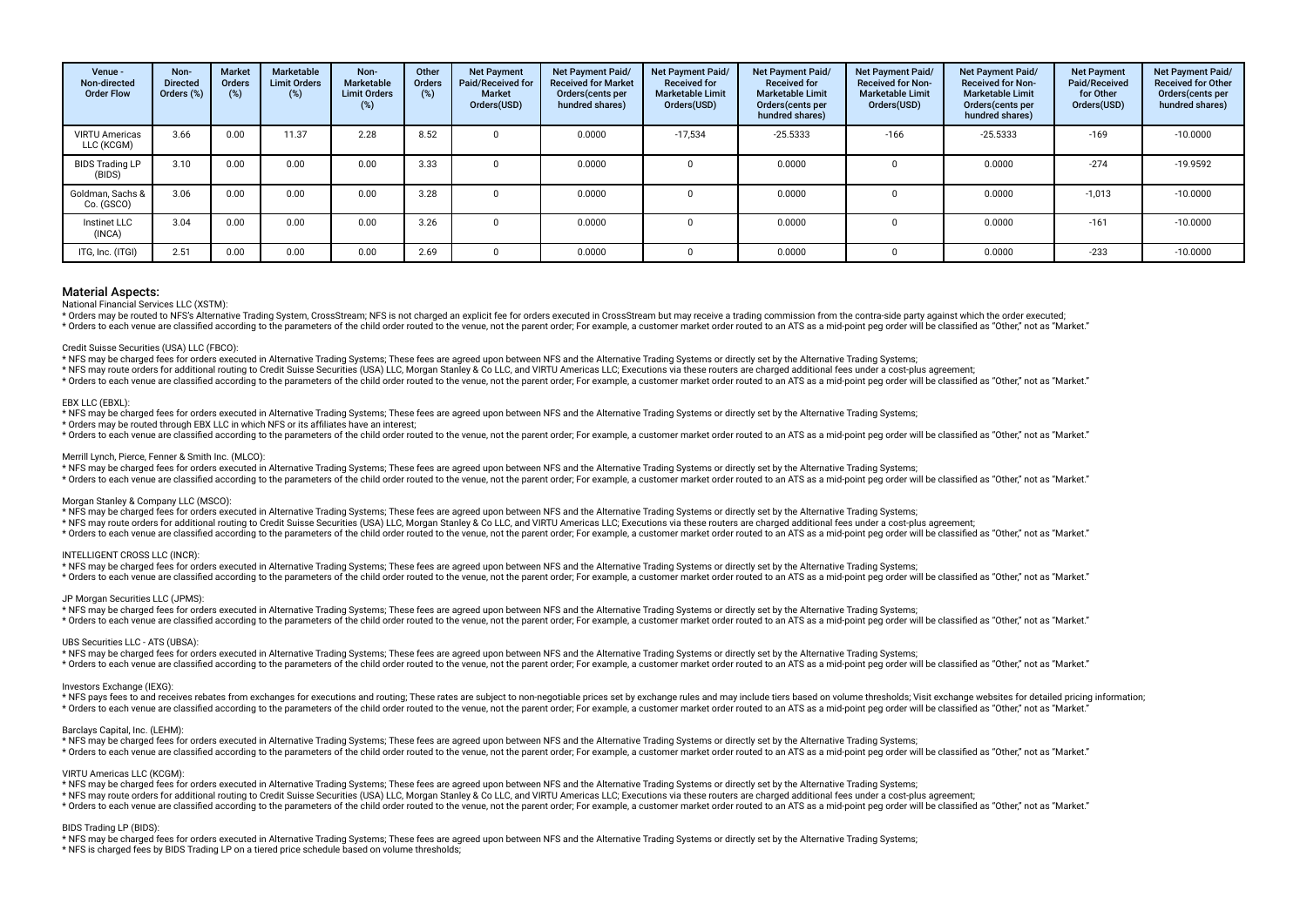\* Orders to each venue are classified according to the parameters of the child order routed to the venue, not the parent order; For example, a customer market order routed to an ATS as a mid-point peg order will be classif

#### Goldman, Sachs & Co. (GSCO):

\* NFS may be charged fees for orders executed in Alternative Trading Systems; These fees are agreed upon between NFS and the Alternative Trading Systems or directly set by the Alternative Trading Systems;

\* Orders to each venue are classified according to the parameters of the child order routed to the venue, not the parent order. For example, a customer market order routed to an ATS as a mid-point ped order will be classif

#### Instinet LLC (INCA):

\* NFS may be charged fees for orders executed in Alternative Trading Systems; These fees are agreed upon between NFS and the Alternative Trading Systems or directly set by the Alternative Trading Systems;

\* Orders to each venue are classified according to the parameters of the child order routed to the venue, not the parent order. For example, a customer market order routed to an ATS as a mid-point peg order will be classif

### ITG, Inc. (ITGI):

\* NFS may be charged fees for orders executed in Alternative Trading Systems; These fees are agreed upon between NFS and the Alternative Trading Systems or directly set by the Alternative Trading Systems;

\* Orders to each venue are classified according to the parameters of the child order routed to the venue, not the parent order. For example, a customer market order routed to an ATS as a mid-point peg order will be classif

# July 2020

### **Options**

#### Summary

| <b>Non-Directed Orders</b><br>as % of All Orders | Market Orders as % of<br><b>Non-Directed Orders</b> | Marketable Limit<br>Orders as % of Non-<br><b>Directed Orders</b> | Non-Marketable Limit<br>Orders as % of Non-<br><b>Directed Orders</b> | Other Orders as % of<br><b>Non-Directed Orders</b> |
|--------------------------------------------------|-----------------------------------------------------|-------------------------------------------------------------------|-----------------------------------------------------------------------|----------------------------------------------------|
| 85.28                                            | 0.00                                                | 0.00                                                              | 0.00                                                                  | 100.00                                             |

### Venues

| Venue -<br>Non-directed<br><b>Order Flow</b>    | Non-<br><b>Directed</b><br>Orders (%) | <b>Market</b><br>Orders<br>$(\%)$ | Marketable<br><b>Limit Orders</b><br>(%) | Non-<br><b>Marketable</b><br><b>Limit Orders</b><br>(%) | Other<br>Orders<br>(%) | <b>Net Payment</b><br>Paid/Received for<br>Market<br>Orders(USD) | Net Payment Paid/<br><b>Received for Market</b><br>Orders(cents per<br>hundred shares) | Net Payment Paid/<br><b>Received for</b><br><b>Marketable Limit</b><br>Orders(USD) | Net Payment Paid/<br><b>Received for</b><br><b>Marketable Limit</b><br>Orders (cents per<br>hundred shares) | Net Payment Paid/<br><b>Received for Non-</b><br><b>Marketable Limit</b><br>Orders(USD) | <b>Net Payment Paid/</b><br><b>Received for Non-</b><br><b>Marketable Limit</b><br>Orders (cents per<br>hundred shares) | <b>Net Payment</b><br>Paid/Received for<br>Other<br>Orders(USD) | Net Payment Paid/<br><b>Received for Other</b><br>Orders(cents per<br>hundred shares) |
|-------------------------------------------------|---------------------------------------|-----------------------------------|------------------------------------------|---------------------------------------------------------|------------------------|------------------------------------------------------------------|----------------------------------------------------------------------------------------|------------------------------------------------------------------------------------|-------------------------------------------------------------------------------------------------------------|-----------------------------------------------------------------------------------------|-------------------------------------------------------------------------------------------------------------------------|-----------------------------------------------------------------|---------------------------------------------------------------------------------------|
| <b>NYSE</b> Arca<br>Options<br>(ARCA)           | 24.33                                 | 0.00                              | 0.00                                     | 0.00                                                    | 24.33                  | $\mathbf 0$                                                      | 0.0000                                                                                 |                                                                                    | 0.0000                                                                                                      |                                                                                         | 0.0000                                                                                                                  | 3,338                                                           | 31.0304                                                                               |
| NASDAQ<br>Options<br>Market<br>(NSDQ)           | 24.23                                 | 0.00                              | 0.00                                     | 0.00                                                    | 24.23                  | $\mathbf 0$                                                      | 0.0000                                                                                 |                                                                                    | 0.0000                                                                                                      |                                                                                         | 0.0000                                                                                                                  | 961                                                             | 18.8560                                                                               |
| Cboe BZX<br>Options<br>Exchange, Inc.<br>(BATS) | 21.50                                 | 0.00                              | 0.00                                     | 0.00                                                    | 21.50                  | 0                                                                | 0.0000                                                                                 |                                                                                    | 0.0000                                                                                                      |                                                                                         | 0.0000                                                                                                                  | 1,270                                                           | 19.7944                                                                               |
| Cboe Options<br>Exchange<br>(CBOE)              | 18.91                                 | 0.00                              | 0.00                                     | 0.00                                                    | 18.91                  | $\mathbf 0$                                                      | 0.0000                                                                                 |                                                                                    | 0.0000                                                                                                      |                                                                                         | 0.0000                                                                                                                  | $-311$                                                          | $-16.2351$                                                                            |
| Morgan<br>Stanley &<br>Company LLC<br>(MSCO)    | 10.89                                 | 0.00                              | 0.00                                     | 0.00                                                    | 10.89                  | $\mathbf 0$                                                      | 0.0000                                                                                 | <sup>0</sup>                                                                       | 0.0000                                                                                                      | $\Omega$                                                                                | 0.0000                                                                                                                  | $-1,263$                                                        | $-10.0000$                                                                            |

### Material Aspects:

NYSE Arca Options (ARCA):

\* NFS pays fees to and receives rebates from options exchanges; These fees and rebates are subject to non-negotiable prices set by exchange rules and may include tiers based on volume thresholds.

NASDAQ Options Market (NSDQ):

\* NFS pays fees to and receives rebates from options exchanges; These fees and rebates are subject to non-negotiable prices set by exchange rules and may include tiers based on volume thresholds.

Cboe BZX Options Exchange, Inc. (BATS):

\* NFS pays fees to and receives rebates from options exchanges; These fees and rebates are subject to non-negotiable prices set by exchange rules and may include tiers based on volume thresholds.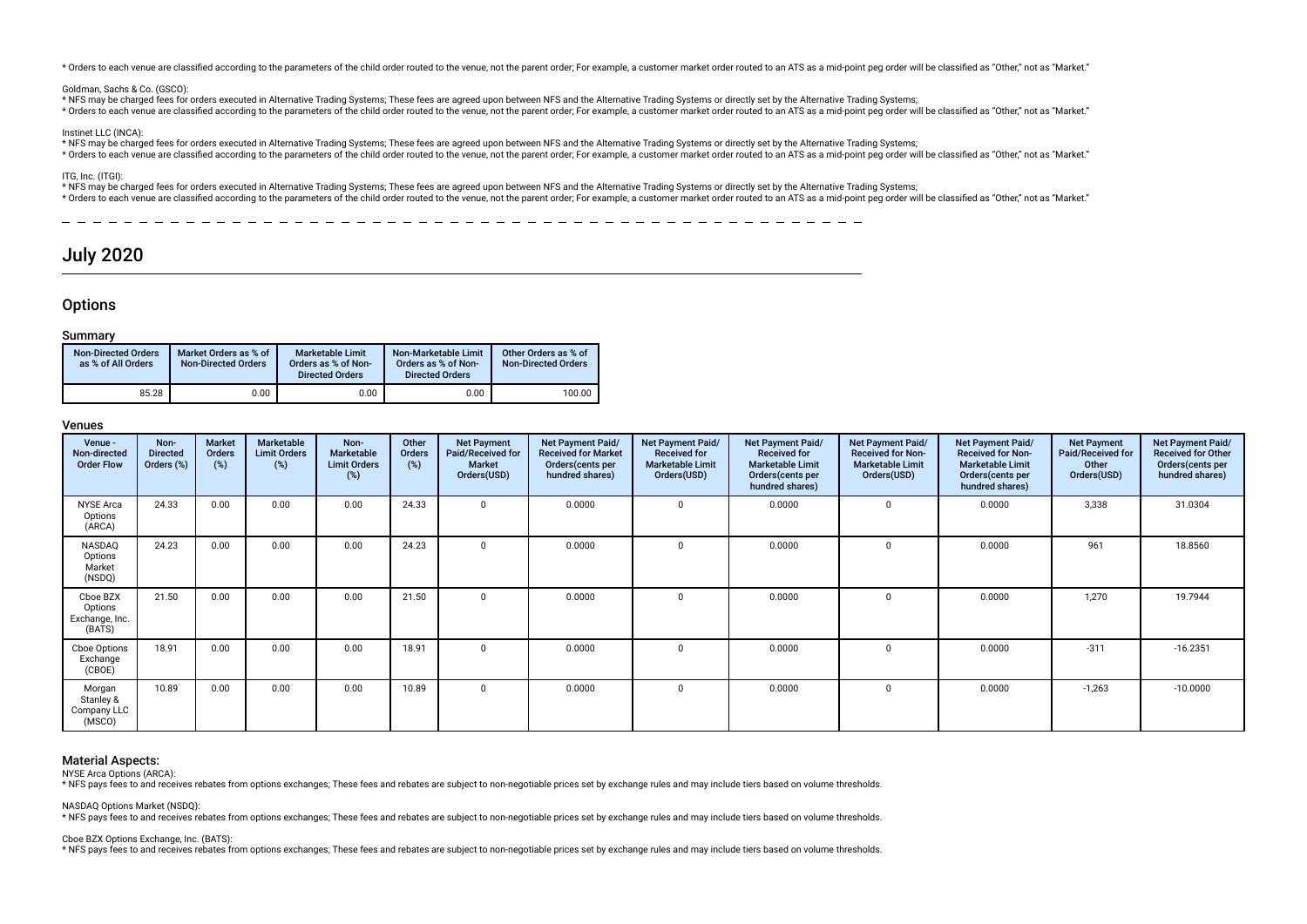Cboe Options Exchange (CBOE):

\* NFS pays fees to and receives rebates from options exchanges; These fees and rebates are subject to non-negotiable prices set by exchange rules and may include tiers based on volume thresholds.

Morgan Stanley & Company LLC (MSCO):

\* NFS may use broker Morgan Stanley & Co LLC for additional options routing; Executions via this router is charged additional fees under a cost-plus agreement

# August 2020

# S&P 500 Stocks

# Summary

| <b>Non-Directed Orders</b><br>as % of All Orders | Market Orders as % of<br><b>Non-Directed Orders</b> | <b>Marketable Limit</b><br>Orders as % of Non-<br><b>Directed Orders</b> | Non-Marketable Limit<br>Orders as % of Non-<br><b>Directed Orders</b> | Other Orders as % of<br><b>Non-Directed Orders</b> |
|--------------------------------------------------|-----------------------------------------------------|--------------------------------------------------------------------------|-----------------------------------------------------------------------|----------------------------------------------------|
| 8.13                                             | 39.70                                               | 0.01                                                                     | 0.10                                                                  | 60.18                                              |

| Venue -<br>Non-directed<br><b>Order Flow</b>            | Non-<br><b>Directed</b><br>Orders (%) | <b>Market</b><br>Orders<br>(%) | Marketable<br><b>Limit Orders</b><br>(%) | Non-<br>Marketable<br><b>Limit Orders</b><br>(%) | Other<br>Orders<br>(%) | <b>Net Payment</b><br>Paid/Received for<br><b>Market</b><br>Orders(USD) | Net Payment Paid/<br><b>Received for Market</b><br>Orders(cents per<br>hundred shares) | Net Payment Paid/<br><b>Received for</b><br><b>Marketable Limit</b><br>Orders(USD) | Net Payment Paid/<br><b>Received for</b><br><b>Marketable Limit</b><br>Orders(cents per<br>hundred shares) | Net Payment Paid/<br><b>Received for Non-</b><br><b>Marketable Limit</b><br>Orders(USD) | Net Payment Paid/<br><b>Received for Non-</b><br><b>Marketable Limit</b><br>Orders(cents per<br>hundred shares) | <b>Net Payment</b><br>Paid/Received<br>for Other<br>Orders(USD) | Net Payment Paid/<br><b>Received for Other</b><br>Orders(cents per<br>hundred shares) |
|---------------------------------------------------------|---------------------------------------|--------------------------------|------------------------------------------|--------------------------------------------------|------------------------|-------------------------------------------------------------------------|----------------------------------------------------------------------------------------|------------------------------------------------------------------------------------|------------------------------------------------------------------------------------------------------------|-----------------------------------------------------------------------------------------|-----------------------------------------------------------------------------------------------------------------|-----------------------------------------------------------------|---------------------------------------------------------------------------------------|
| <b>National Financial</b><br>Services LLC<br>(XSTM)     | 9.29                                  | 0.00                           | 0.00                                     | 0.00                                             | 10.47                  | $\mathbf 0$                                                             | 0.0000                                                                                 | $\mathbf 0$                                                                        | 0.0000                                                                                                     | $\mathbf 0$                                                                             | 0.0000                                                                                                          | $\mathbf 0$                                                     | 0.0000                                                                                |
| <b>Credit Suisse</b><br>Securities (USA)<br>LLC (FBCO)  | 7.77                                  | 0.00                           | 38.58                                    | 3.88                                             | 3.84                   | $\mathbf{0}$                                                            | 0.0000                                                                                 | $-11,124$                                                                          | $-24.6880$                                                                                                 | $-56$                                                                                   | $-24.6880$                                                                                                      | $-515$                                                          | $-10.0000$                                                                            |
| EBX LLC (EBXL)                                          | 7.57                                  | 0.00                           | 0.00                                     | 0.00                                             | 8.54                   | $\mathbf{0}$                                                            | 0.0000                                                                                 | $\Omega$                                                                           | 0.0000                                                                                                     | $\mathbf{0}$                                                                            | 0.0000                                                                                                          | $-263$                                                          | $-6.6421$                                                                             |
| Investors<br>Exchange (IEXG)                            | 7.56                                  | 0.00                           | 0.00                                     | 0.00                                             | 8.52                   | $\mathbf 0$                                                             | 0.0000                                                                                 | $\mathbf 0$                                                                        | 0.0000                                                                                                     | 0                                                                                       | 0.0000                                                                                                          | $-1,717$                                                        | $-9.0000$                                                                             |
| Morgan Stanley &<br>Company LLC<br>(MSCO)               | 7.08                                  | 0.00                           | 15.00                                    | 1.47                                             | 7.79                   | $\mathbf 0$                                                             | 0.0000                                                                                 | $-3,538$                                                                           | $-25.5942$                                                                                                 | $-4$                                                                                    | $-25.5942$                                                                                                      | $-2,124$                                                        | $-20.0000$                                                                            |
| Merrill Lynch,<br>Pierce, Fenner &<br>Smith Inc. (MLCO) | 7.07                                  | 0.00                           | 0.00                                     | 0.00                                             | 7.97                   | $\mathbf 0$                                                             | 0.0000                                                                                 | $\mathbf{0}$                                                                       | 0.0000                                                                                                     | 0                                                                                       | 0.0000                                                                                                          | $-132$                                                          | $-10.0000$                                                                            |
| INTELLIGENT<br><b>CROSS LLC</b><br>(INCR)               | 6.92                                  | 0.00                           | 0.00                                     | 0.00                                             | 7.80                   | $\mathbf 0$                                                             | 0.0000                                                                                 | $\mathsf 0$                                                                        | 0.0000                                                                                                     | 0                                                                                       | 0.0000                                                                                                          | $-589$                                                          | $-8.0000$                                                                             |
| JP Morgan<br>Securities LLC<br>(JPMS)                   | 6.50                                  | 0.00                           | 0.00                                     | 0.00                                             | 7.33                   | $\mathbf 0$                                                             | 0.0000                                                                                 | $\mathsf 0$                                                                        | 0.0000                                                                                                     | $\mathbf 0$                                                                             | 0.0000                                                                                                          | $-548$                                                          | $-12.0000$                                                                            |
| <b>UBS Securities</b><br>LLC - ATS (UBSA)               | 6.45                                  | 0.00                           | 0.00                                     | 0.00                                             | 7.27                   | $\mathbf 0$                                                             | 0.0000                                                                                 | $\mathbf 0$                                                                        | 0.0000                                                                                                     | $\mathbf 0$                                                                             | 0.0000                                                                                                          | $-963$                                                          | $-10.0000$                                                                            |
| Goldman, Sachs &<br>Co. (GSCO)                          | 4.21                                  | 0.00                           | 0.00                                     | 0.00                                             | 4.75                   | $\mathbf 0$                                                             | 0.0000                                                                                 | $\mathbf 0$                                                                        | 0.0000                                                                                                     | $\mathbf 0$                                                                             | 0.0000                                                                                                          | $-411$                                                          | $-10.0000$                                                                            |
| Barclays Capital,<br>Inc. (LEHM)                        | 4.16                                  | 0.00                           | 0.00                                     | 0.00                                             | 4.68                   | $\mathbf 0$                                                             | 0.0000                                                                                 | $\mathbf{0}$                                                                       | 0.0000                                                                                                     | $\mathbf{0}$                                                                            | 0.0000                                                                                                          | $-342$                                                          | $-10.0000$                                                                            |
| <b>VIRTU Americas</b><br>LLC (KCGM)                     | 3.84                                  | 0.00                           | 46.08                                    | 4.33                                             | 8.19                   | $\mathbf 0$                                                             | 0.0000                                                                                 | $-8,749$                                                                           | $-24.1943$                                                                                                 | $-68$                                                                                   | $-24.1943$                                                                                                      | $-97$                                                           | $-10.0000$                                                                            |
| <b>Citadel Securities</b><br>LLC (CDRG)                 | 3.57                                  | 49.23                          | 0.13                                     | 0.09                                             | 0.00                   | $\mathbf 0$                                                             | 0.0000                                                                                 | $\mathbf 0$                                                                        | 0.0000                                                                                                     | 0                                                                                       | 0.0000                                                                                                          | $\mathbf 0$                                                     | 0.0000                                                                                |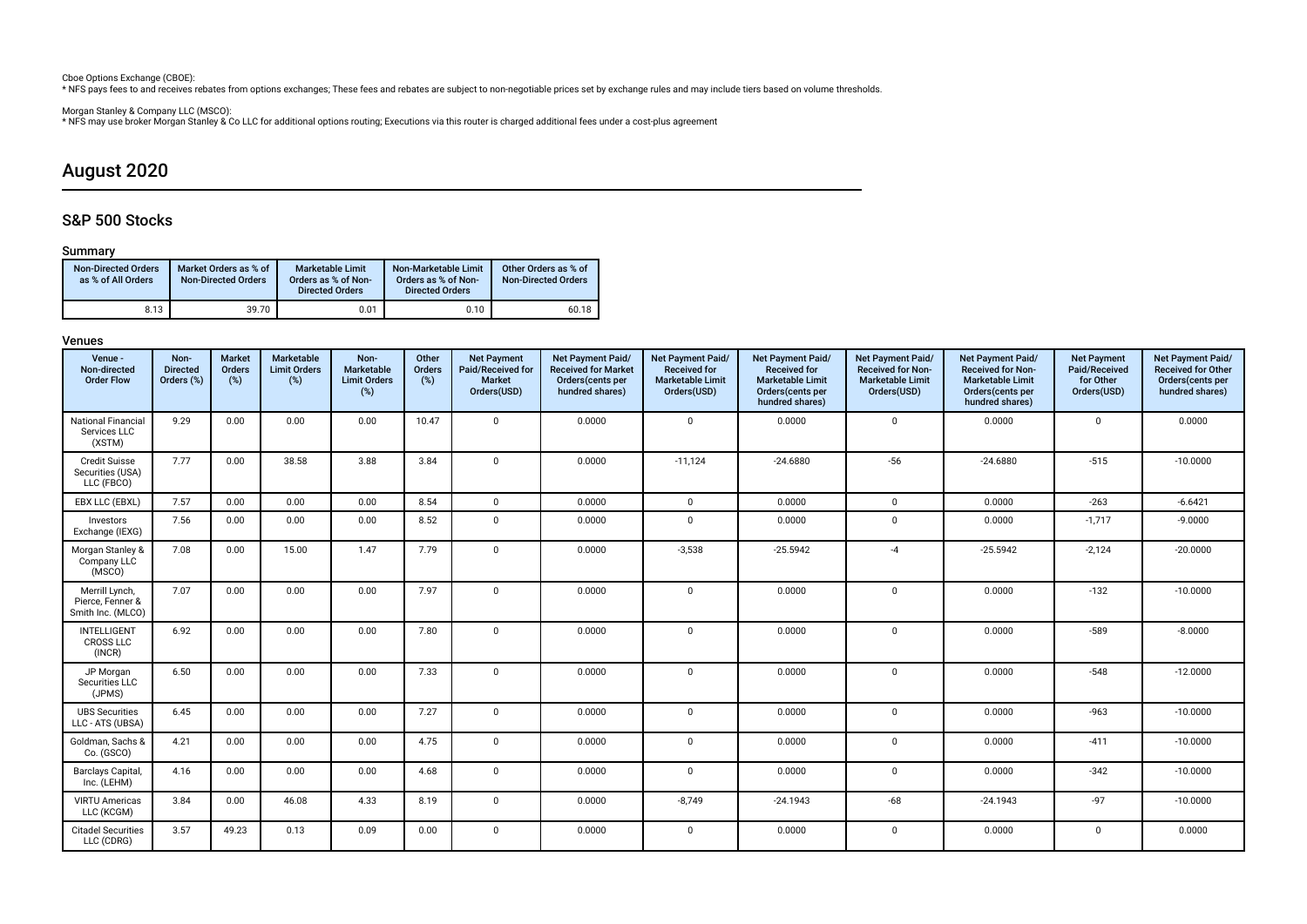| Venue -<br>Non-directed<br><b>Order Flow</b> | Non-<br><b>Directed</b><br>Orders $(\%)$ | <b>Market</b><br><b>Orders</b><br>(%) | Marketable<br><b>Limit Orders</b><br>(%) | Non-<br><b>Marketable</b><br><b>Limit Orders</b><br>$(\%)$ | Other<br><b>Orders</b><br>(%) | <b>Net Payment</b><br>Paid/Received for<br><b>Market</b><br>Orders(USD) | <b>Net Payment Paid/</b><br><b>Received for Market</b><br>Orders(cents per<br>hundred shares) | Net Payment Paid/<br><b>Received for</b><br><b>Marketable Limit</b><br>Orders(USD) | <b>Net Payment Paid/</b><br><b>Received for</b><br><b>Marketable Limit</b><br>Orders (cents per<br>hundred shares) | Net Payment Paid/<br><b>Received for Non-</b><br><b>Marketable Limit</b><br>Orders(USD) | Net Payment Paid/<br><b>Received for Non-</b><br><b>Marketable Limit</b><br>Orders(cents per<br>hundred shares) | <b>Net Payment</b><br>Paid/Received<br>for Other<br>Orders(USD) | Net Payment Paid/<br><b>Received for Other</b><br>Orders(cents per<br>hundred shares) |
|----------------------------------------------|------------------------------------------|---------------------------------------|------------------------------------------|------------------------------------------------------------|-------------------------------|-------------------------------------------------------------------------|-----------------------------------------------------------------------------------------------|------------------------------------------------------------------------------------|--------------------------------------------------------------------------------------------------------------------|-----------------------------------------------------------------------------------------|-----------------------------------------------------------------------------------------------------------------|-----------------------------------------------------------------|---------------------------------------------------------------------------------------|
| <b>BIDS Trading LP</b><br>(BIDS)             | 2.94                                     | 0.00                                  | 0.00                                     | 0.00                                                       | 3.31                          |                                                                         | 0.0000                                                                                        |                                                                                    | 0.0000                                                                                                             |                                                                                         | 0.0000                                                                                                          | $-147$                                                          | $-20.0465$                                                                            |
| Instinet LLC<br>(INCA)                       | 2.74                                     | 0.00                                  | 0.00                                     | 0.00                                                       | 3.09                          |                                                                         | 0.0000                                                                                        |                                                                                    | 0.0000                                                                                                             |                                                                                         | 0.0000                                                                                                          | $-73$                                                           | $-10.0000$                                                                            |
| <b>VIRTU Americas</b><br>LLC (NITE)          | 2.64                                     | 33.18                                 | 0.08                                     | 7.23                                                       | 0.00                          |                                                                         | 0.0000                                                                                        |                                                                                    | 0.0000                                                                                                             |                                                                                         | 0.0000                                                                                                          |                                                                 | 0.0000                                                                                |

National Financial Services LLC (XSTM):

\* Orders may be routed to NFS's Alternative Trading System, CrossStream; NFS is not charged an explicit fee for orders executed in CrossStream but may receive a trading commission from the contra-side party against which t \* Orders to each venue are classified according to the parameters of the child order routed to the venue, not the parent order. For example, a customer market order routed to an ATS as a mid-point peg order will be classif

#### Credit Suisse Securities (USA) LLC (FBCO):

\* NFS may be charged fees for orders executed in Alternative Trading Systems; These fees are agreed upon between NFS and the Alternative Trading Systems or directly set by the Alternative Trading Systems;

\* NFS may route orders for additional routing to Credit Suisse Securities (USA) LLC, Morgan Stanley & Co LLC, and VIRTU Americas LLC; Executions via these routers are charged additional fees under a cost-plus agreement;

\* Orders to each venue are classified according to the parameters of the child order routed to the venue, not the parent order. For example, a customer market order routed to an ATS as a mid-point peg order will be classif

#### EBX LLC (EBXL):

\* NFS may be charged fees for orders executed in Alternative Trading Systems; These fees are agreed upon between NFS and the Alternative Trading Systems or directly set by the Alternative Trading Systems;

\* Orders may be routed through EBX LLC in which NFS or its affliates have an interest;

\* Orders to each venue are classified according to the parameters of the child order routed to the venue, not the parent order; For example, a customer market order routed to an ATS as a mid-point peg order will be classif

#### Investors Exchange (IEXG):

\* NFS pays fees to and receives rebates from exchanges for executions and routing; These rates are subject to non-negotiable prices set by exchange rules and may include tiers based on volume thresholds; Visit exchange web \* Orders to each venue are classified according to the parameters of the child order routed to the venue, not the parent order. For example, a customer market order routed to an ATS as a mid-point peg order will be classif

#### Morgan Stanley & Company LLC (MSCO):

\* NFS may be charged fees for orders executed in Alternative Trading Systems; These fees are agreed upon between NFS and the Alternative Trading Systems or directly set by the Alternative Trading Systems;

\* NFS may route orders for additional routing to Credit Suisse Securities (USA) LLC, Morgan Stanley & Co LLC, and VIRTU Americas LLC; Executions via these routers are charged additional fees under a cost-plus agreement;

\* Orders to each venue are classified according to the parameters of the child order routed to the venue, not the parent order. For example, a customer market order routed to an ATS as a mid-point peg order will be classif

#### Merrill Lynch, Pierce, Fenner & Smith Inc. (MLCO):

 $\sim$  NFS may be charged fees for orders executed in Alternative Trading Systems; These fees are agreed upon between NFS and the Alternative Trading Systems or directly set by the Alternative Trading Systems;

\* Orders to each venue are classified according to the parameters of the child order routed to the venue, not the parent order; For example, a customer market order routed to an ATS as a mid-point peg order will be classif

#### INTELLIGENT CROSS LLC (INCR):

\* NFS may be charged fees for orders executed in Alternative Trading Systems; These fees are agreed upon between NFS and the Alternative Trading Systems or directly set by the Alternative Trading Systems;

\* Orders to each venue are classified according to the parameters of the child order routed to the venue, not the parent order; For example, a customer market order routed to an ATS as a mid-point peq order will be classif

#### JP Morgan Securities LLC (JPMS):

\* NFS may be charged fees for orders executed in Alternative Trading Systems; These fees are agreed upon between NFS and the Alternative Trading Systems or directly set by the Alternative Trading Systems; \* Orders to each venue are classified according to the parameters of the child order routed to the venue, not the parent order; For example, a customer market order routed to an ATS as a mid-point peq order will be classif

#### UBS Securities LLC - ATS (UBSA):

\* NFS may be charged fees for orders executed in Alternative Trading Systems; These fees are agreed upon between NFS and the Alternative Trading Systems or directly set by the Alternative Trading Systems; \* Orders to each venue are classified according to the parameters of the child order routed to the venue, not the parent order; For example, a customer market order routed to an ATS as a mid-point peq order will be classif

#### Goldman, Sachs & Co. (GSCO):

\* NFS may be charged fees for orders executed in Alternative Trading Systems; These fees are agreed upon between NFS and the Alternative Trading Systems or directly set by the Alternative Trading Systems;

\* Orders to each venue are classified according to the parameters of the child order routed to the venue, not the parent order; For example, a customer market order routed to an ATS as a mid-point peg order will be classif

#### Barclays Capital, Inc. (LEHM):

\* NFS may be charged fees for orders executed in Alternative Trading Systems; These fees are agreed upon between NFS and the Alternative Trading Systems or directly set by the Alternative Trading Systems;

\* Orders to each venue are classified according to the parameters of the child order routed to the venue, not the parent order; For example, a customer market order routed to an ATS as a mid-point peg order will be classif

#### VIRTU Americas LLC (KCGM):

\* NFS may be charged fees for orders executed in Alternative Trading Systems; These fees are agreed upon between NFS and the Alternative Trading Systems or directly set by the Alternative Trading Systems;

\* NFS may route orders for additional routing to Credit Suisse Securities (USA) LLC, Morgan Stanley & Co LLC, and VIRTU Americas LLC; Executions via these routers are charged additional fees under a cost-plus agreement;

\* Orders to each venue are classified according to the parameters of the child order routed to the venue, not the parent order. For example, a customer market order routed to an ATS as a mid-point peg order will be classif

#### BIDS Trading LP (BIDS):

\* NFS may be charged fees for orders executed in Alternative Trading Systems; These fees are agreed upon between NFS and the Alternative Trading Systems or directly set by the Alternative Trading Systems; \* NFS is charged fees by BIDS Trading LP on a tiered price schedule based on volume thresholds;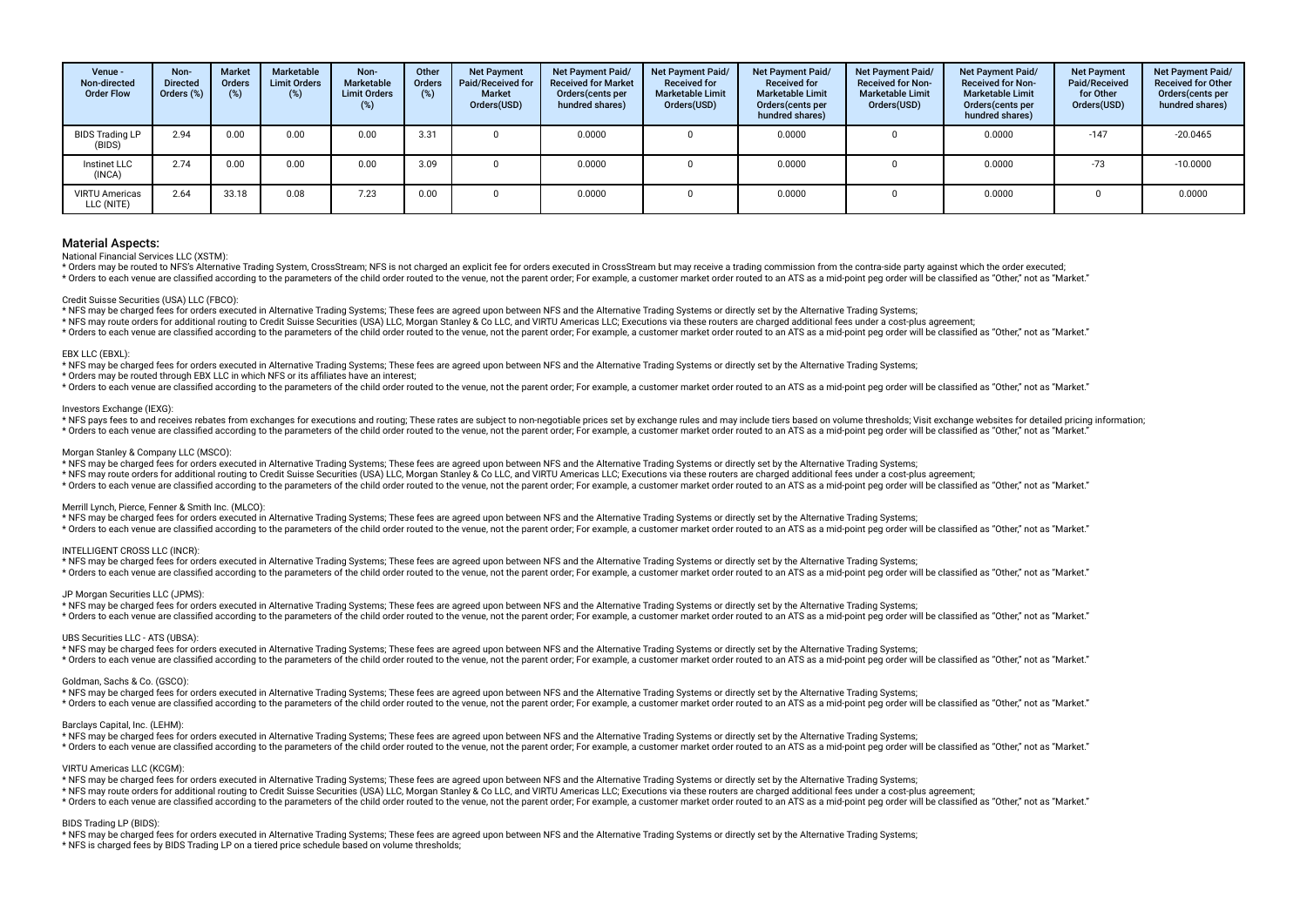\* Orders to each venue are classified according to the parameters of the child order routed to the venue, not the parent order; For example, a customer market order routed to an ATS as a mid-point peg order will be classif

Instinet LLC (INCA):<br>\* NFS may be charged fees for orders executed in Alternative Trading Systems; These fees are agreed upon between NFS and the Alternative Trading Systems or directly set by the Alternative Trading Syste

\* Orders to each venue are classified according to the parameters of the child order routed to the venue, not the parent order. For example, a customer market order routed to an ATS as a mid-point ped order will be classif

 $\overline{\phantom{a}}$ 

# August 2020

# Non-S&P 500 Stocks

### Summary

| <b>Non-Directed Orders</b><br>as % of All Orders | Market Orders as % of<br><b>Non-Directed Orders</b> | <b>Marketable Limit</b><br>Orders as % of Non-<br><b>Directed Orders</b> | Non-Marketable Limit<br>Orders as % of Non-<br><b>Directed Orders</b> | Other Orders as % of<br><b>Non-Directed Orders</b> |
|--------------------------------------------------|-----------------------------------------------------|--------------------------------------------------------------------------|-----------------------------------------------------------------------|----------------------------------------------------|
| 6.67                                             | 18.32                                               | 0.04                                                                     | 0.13                                                                  | 81.52                                              |

| Venue -<br>Non-directed<br><b>Order Flow</b>            | Non-<br><b>Directed</b><br>Orders (%) | <b>Market</b><br>Orders<br>(%) | Marketable<br><b>Limit Orders</b><br>(%) | Non-<br>Marketable<br><b>Limit Orders</b><br>(%) | Other<br>Orders<br>(%) | <b>Net Payment</b><br>Paid/Received for<br>Market<br>Orders(USD) | <b>Net Payment Paid/</b><br><b>Received for Market</b><br>Orders(cents per<br>hundred shares) | Net Payment Paid/<br><b>Received for</b><br><b>Marketable Limit</b><br>Orders(USD) | Net Payment Paid/<br><b>Received for</b><br><b>Marketable Limit</b><br>Orders(cents per<br>hundred shares) | Net Payment Paid/<br><b>Received for Non-</b><br><b>Marketable Limit</b><br>Orders(USD) | <b>Net Payment Paid/</b><br><b>Received for Non-</b><br><b>Marketable Limit</b><br>Orders(cents per<br>hundred shares) | <b>Net Payment</b><br>Paid/Received<br>for Other<br>Orders(USD) | Net Payment Paid/<br><b>Received for Other</b><br>Orders(cents per<br>hundred shares) |
|---------------------------------------------------------|---------------------------------------|--------------------------------|------------------------------------------|--------------------------------------------------|------------------------|------------------------------------------------------------------|-----------------------------------------------------------------------------------------------|------------------------------------------------------------------------------------|------------------------------------------------------------------------------------------------------------|-----------------------------------------------------------------------------------------|------------------------------------------------------------------------------------------------------------------------|-----------------------------------------------------------------|---------------------------------------------------------------------------------------|
| <b>National Financial</b><br>Services LLC<br>(XSTM)     | 9.27                                  | 0.00                           | 0.00                                     | 0.00                                             | 9.84                   | $\mathbf 0$                                                      | 0.0000                                                                                        | $\mathbf 0$                                                                        | 0.0000                                                                                                     | $\mathbf{0}$                                                                            | 0.0000                                                                                                                 | $\mathbf 0$                                                     | 0.0000                                                                                |
| <b>Credit Suisse</b><br>Securities (USA)<br>LLC (FBCO)  | 8.23                                  | 0.00                           | 38.42                                    | 1.49                                             | 3.53                   | $\mathbf 0$                                                      | 0.0000                                                                                        | $-15,390$                                                                          | $-24.6880$                                                                                                 | $-98$                                                                                   | $-24.6800$                                                                                                             | $-863$                                                          | $-10.0000$                                                                            |
| EBX LLC (EBXL)                                          | 8.06                                  | 0.00                           | 0.00                                     | 0.00                                             | 8.55                   | $\mathbf{0}$                                                     | 0.0000                                                                                        | $\mathbf{0}$                                                                       | 0.0000                                                                                                     | $\mathbf{0}$                                                                            | 0.0000                                                                                                                 | $-564$                                                          | $-6.7172$                                                                             |
| Morgan Stanley &<br>Company LLC<br>(MSCO)               | 7.99                                  | 0.00                           | 14.98                                    | 0.55                                             | 8.40                   | $\mathbf 0$                                                      | 0.0000                                                                                        | $-5,423$                                                                           | $-25.5942$                                                                                                 | $-4$                                                                                    | $-25.5942$                                                                                                             | $-3,931$                                                        | $-20.0000$                                                                            |
| <b>INTELLIGENT</b><br><b>CROSS LLC</b><br>(INCR)        | 7.84                                  | 0.00                           | 0.00                                     | 0.00                                             | 8.32                   | $\mathbf 0$                                                      | 0.0000                                                                                        | $\mathbf{0}$                                                                       | 0.0000                                                                                                     | $\mathbf 0$                                                                             | 0.0000                                                                                                                 | $-1,155$                                                        | $-8.0000$                                                                             |
| Merrill Lynch,<br>Pierce, Fenner &<br>Smith Inc. (MLCO) | 7.58                                  | 0.00                           | 0.00                                     | 0.00                                             | 8.04                   | $\mathbf 0$                                                      | 0.0000                                                                                        | $\mathbf 0$                                                                        | 0.0000                                                                                                     | $\mathbf 0$                                                                             | 0.0000                                                                                                                 | $-259$                                                          | $-10.0000$                                                                            |
| <b>UBS Securities</b><br>LLC - ATS (UBSA)               | 7.27                                  | 0.00                           | 0.00                                     | 0.00                                             | 7.71                   | $\mathbf 0$                                                      | 0.0000                                                                                        | $\mathbf 0$                                                                        | 0.0000                                                                                                     | $\mathbf 0$                                                                             | 0.0000                                                                                                                 | $-1,618$                                                        | $-10.0000$                                                                            |
| JP Morgan<br>Securities LLC<br>(JPMS)                   | 7.14                                  | 0.00                           | 0.00                                     | 0.00                                             | 7.57                   | $\mathbf 0$                                                      | 0.0000                                                                                        | $\mathbf 0$                                                                        | 0.0000                                                                                                     | $\mathbf 0$                                                                             | 0.0000                                                                                                                 | $-947$                                                          | $-12.0000$                                                                            |
| Investors<br>Exchange (IEXG)                            | 6.03                                  | 0.00                           | 0.01                                     | 0.00                                             | 6.40                   | $\mathbf 0$                                                      | 0.0000                                                                                        | $\mathbf 0$                                                                        | 0.0000                                                                                                     | $\mathbf 0$                                                                             | 0.0000                                                                                                                 | $-2,202$                                                        | $-9.0000$                                                                             |
| Barclays Capital,<br>Inc. (LEHM)                        | 5.93                                  | 0.00                           | 0.00                                     | 0.00                                             | 6.30                   | $\mathbf 0$                                                      | 0.0000                                                                                        | $\mathbf 0$                                                                        | 0.0000                                                                                                     | $\mathbf 0$                                                                             | 0.0000                                                                                                                 | $-1,117$                                                        | $-10.0000$                                                                            |
| Goldman, Sachs &<br>Co. (GSCO)                          | 4.08                                  | 0.00                           | 0.00                                     | 0.00                                             | 4.33                   | $\mathbf{0}$                                                     | 0.0000                                                                                        | $\mathbf 0$                                                                        | 0.0000                                                                                                     | $\mathbf{0}$                                                                            | 0.0000                                                                                                                 | $-814$                                                          | $-10.0000$                                                                            |
| <b>VIRTU Americas</b><br>LLC (KCGM)                     | 3.54                                  | 0.00                           | 42.71                                    | 1.72                                             | 8.48                   | $\mathbf 0$                                                      | 0.0000                                                                                        | $-13,721$                                                                          | $-24.1943$                                                                                                 | $-97$                                                                                   | $-24.1943$                                                                                                             | $-121$                                                          | $-10.0000$                                                                            |
| <b>BIDS Trading LP</b><br>(BIDS)                        | 3.13                                  | 0.00                           | 0.00                                     | 0.00                                             | 3.32                   | $\mathbf 0$                                                      | 0.0000                                                                                        | $\mathbf 0$                                                                        | 0.0000                                                                                                     | $\mathbf 0$                                                                             | 0.0000                                                                                                                 | $-460$                                                          | $-20.0465$                                                                            |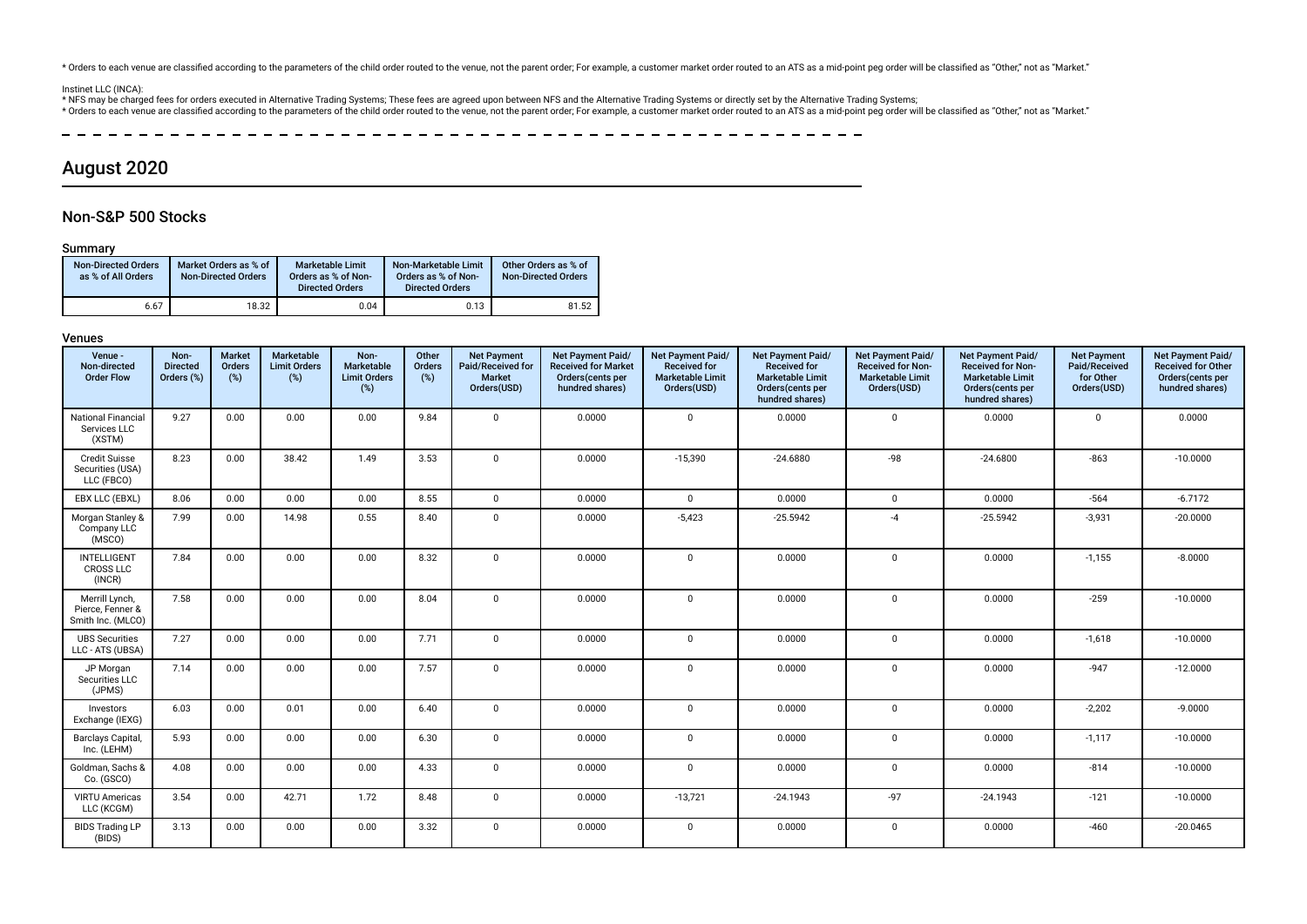| Venue -<br>Non-directed<br><b>Order Flow</b> | Non-<br><b>Directed</b><br>Orders $(\%)$ | <b>Market</b><br><b>Orders</b><br>(%) | Marketable<br><b>Limit Orders</b><br>(%) | Non-<br>Marketable<br><b>Limit Orders</b><br>(%) | Other<br><b>Orders</b><br>(% ) | <b>Net Payment</b><br>Paid/Received for<br><b>Market</b><br>Orders(USD) | <b>Net Payment Paid/</b><br><b>Received for Market</b><br>Orders (cents per<br>hundred shares) | <b>Net Payment Paid/</b><br><b>Received for</b><br><b>Marketable Limit</b><br>Orders(USD) | <b>Net Payment Paid/</b><br><b>Received for</b><br><b>Marketable Limit</b><br>Orders (cents per<br>hundred shares) | Net Payment Paid/<br><b>Received for Non-</b><br><b>Marketable Limit</b><br>Orders(USD) | <b>Net Payment Paid/</b><br><b>Received for Non-</b><br><b>Marketable Limit</b><br>Orders(cents per<br>hundred shares) | <b>Net Payment</b><br>Paid/Received<br>for Other<br>Orders(USD) | <b>Net Payment Paid/</b><br><b>Received for Other</b><br>Orders(cents per<br>hundred shares) |
|----------------------------------------------|------------------------------------------|---------------------------------------|------------------------------------------|--------------------------------------------------|--------------------------------|-------------------------------------------------------------------------|------------------------------------------------------------------------------------------------|-------------------------------------------------------------------------------------------|--------------------------------------------------------------------------------------------------------------------|-----------------------------------------------------------------------------------------|------------------------------------------------------------------------------------------------------------------------|-----------------------------------------------------------------|----------------------------------------------------------------------------------------------|
| <b>Instinet LLC</b><br>(INCA)                | 3.03                                     | 0.00                                  | 0.00                                     | 0.00                                             | 3.21                           |                                                                         | 0.0000                                                                                         |                                                                                           | 0.0000                                                                                                             |                                                                                         | 0.0000                                                                                                                 | $-118$                                                          | $-10.0000$                                                                                   |
| ITG, Inc. (ITGI)                             | 2.58                                     | 0.00                                  | 0.00                                     | 0.00                                             | 2.74                           |                                                                         | 0.0000                                                                                         |                                                                                           | 0.0000                                                                                                             |                                                                                         | 0.0000                                                                                                                 | $-193$                                                          | $-10.0000$                                                                                   |

#### National Financial Services LLC (XSTM):

\* Orders may be routed to NFS's Alternative Trading System, CrossStream; NFS is not charged an explicit fee for orders executed in CrossStream but may receive a trading commission from the contra-side party against which t

\* Orders to each venue are classified according to the parameters of the child order routed to the venue, not the parent order. For example, a customer market order routed to an ATS as a mid-point peg order will be classif

#### Credit Suisse Securities (USA) LLC (FBCO):

\* NFS may be charged fees for orders executed in Alternative Trading Systems; These fees are agreed upon between NFS and the Alternative Trading Systems or directly set by the Alternative Trading Systems;

\* NFS may route orders for additional routing to Credit Suisse Securities (USA) LLC, Morgan Stanley & Co LLC, and VIRTU Americas LLC; Executions via these routers are charged additional fees under a cost-plus agreement;

\* Orders to each venue are classified according to the parameters of the child order routed to the venue, not the parent order. For example, a customer market order routed to an ATS as a mid-point peg order will be classif

#### EBX LLC (EBXL):

\* NFS may be charged fees for orders executed in Alternative Trading Systems; These fees are agreed upon between NFS and the Alternative Trading Systems or directly set by the Alternative Trading Systems;

\* Orders may be routed through EBX LLC in which NFS or its affliates have an interest;

\* Orders to each venue are classified according to the parameters of the child order routed to the venue, not the parent order; For example, a customer market order routed to an ATS as a mid-point peg order will be classif

#### Morgan Stanley & Company LLC (MSCO):

\* NFS may be charged fees for orders executed in Alternative Trading Systems; These fees are agreed upon between NFS and the Alternative Trading Systems or directly set by the Alternative Trading Systems;

\* NFS may route orders for additional routing to Credit Suisse Securities (USA) LLC, Morgan Stanley & Co LLC, and VIRTU Americas LLC; Executions via these routers are charged additional fees under a cost-plus agreement;

\* Orders to each venue are classified according to the parameters of the child order routed to the venue, not the parent order. For example, a customer market order routed to an ATS as a mid-point peg order will be classif

#### INTELLIGENT CROSS LLC (INCR):

\* NFS may be charged fees for orders executed in Alternative Trading Systems; These fees are agreed upon between NFS and the Alternative Trading Systems or directly set by the Alternative Trading Systems;

\* Orders to each venue are classified according to the parameters of the child order routed to the venue, not the parent order; For example, a customer market order routed to an ATS as a mid-point peg order will be classif

#### Merrill Lynch, Pierce, Fenner & Smith Inc. (MLCO):

\* NFS may be charged fees for orders executed in Alternative Trading Systems; These fees are agreed upon between NFS and the Alternative Trading Systems or directly set by the Alternative Trading Systems;

\* Orders to each venue are classified according to the parameters of the child order routed to the venue, not the parent order; For example, a customer market order routed to an ATS as a mid-point peq order will be classif

#### UBS Securities LLC - ATS (UBSA):

\* NFS may be charged fees for orders executed in Alternative Trading Systems; These fees are agreed upon between NFS and the Alternative Trading Systems or directly set by the Alternative Trading Systems;

\* Orders to each venue are classified according to the parameters of the child order routed to the venue, not the parent order. For example, a customer market order routed to an ATS as a mid-point ped order will be classif

#### JP Morgan Securities LLC (JPMS):

\* NFS may be charged fees for orders executed in Alternative Trading Systems; These fees are agreed upon between NFS and the Alternative Trading Systems or directly set by the Alternative Trading Systems; \* Orders to each venue are classified according to the parameters of the child order routed to the venue, not the parent order. For example, a customer market order routed to an ATS as a mid-point peg order will be classif

#### Investors Exchange (IEXG):

\* NFS pays fees to and receives rebates from exchanges for executions and routing; These rates are subject to non-negotiable prices set by exchange rules and may include tiers based on volume thresholds; Visit exchange web \* Orders to each venue are classified according to the parameters of the child order routed to the yenue not the narent order. For example a customer market order routed to an ATS as a mid-point peo order will be classifie

#### Barclays Capital, Inc. (LEHM):

\* NFS may be charged fees for orders executed in Alternative Trading Systems; These fees are agreed upon between NFS and the Alternative Trading Systems or directly set by the Alternative Trading Systems; \* Orders to each venue are classified according to the parameters of the child order routed to the venue, not the parent order. For example, a customer market order routed to an ATS as a mid-point ped order will be classif

#### Goldman, Sachs & Co. (GSCO):

\* NFS may be charged fees for orders executed in Alternative Trading Systems; These fees are agreed upon between NFS and the Alternative Trading Systems or directly set by the Alternative Trading Systems;

order policy of the control of the control of the control of the control of the control of the child order routed to the venue, not the parent order. For example, a customer market order routed to an ATS as a mid-point peq

#### VIRTU Americas LLC (KCGM):

\* NFS may be charged fees for orders executed in Alternative Trading Systems; These fees are agreed upon between NFS and the Alternative Trading Systems or directly set by the Alternative Trading Systems;

\* NFS may route orders for additional routing to Credit Suisse Securities (USA) LLC, Morgan Stanley & Co LLC, and VIRTU Americas LLC; Executions via these routers are charged additional fees under a cost-plus agreement;

reference to the contract of the child order puted to the venue and the parent order. For example a customer market order routed to an ATS as a mid-point peg order will be classified as "Other" not as "Narket".

### BIDS Trading LP (BIDS):

\* NFS may be charged fees for orders executed in Alternative Trading Systems; These fees are agreed upon between NFS and the Alternative Trading Systems or directly set by the Alternative Trading Systems;

\* NFS is charged fees by BIDS Trading LP on a tiered price schedule based on volume thresholds;

\* Orders to each venue are classified according to the parameters of the child order routed to the venue, not the parent order; For example, a customer market order routed to an ATS as a mid-point peq order will be classif

#### Instinet LLC (INCA):

\* NFS may be charged fees for orders executed in Alternative Trading Systems; These fees are agreed upon between NFS and the Alternative Trading Systems or directly set by the Alternative Trading Systems;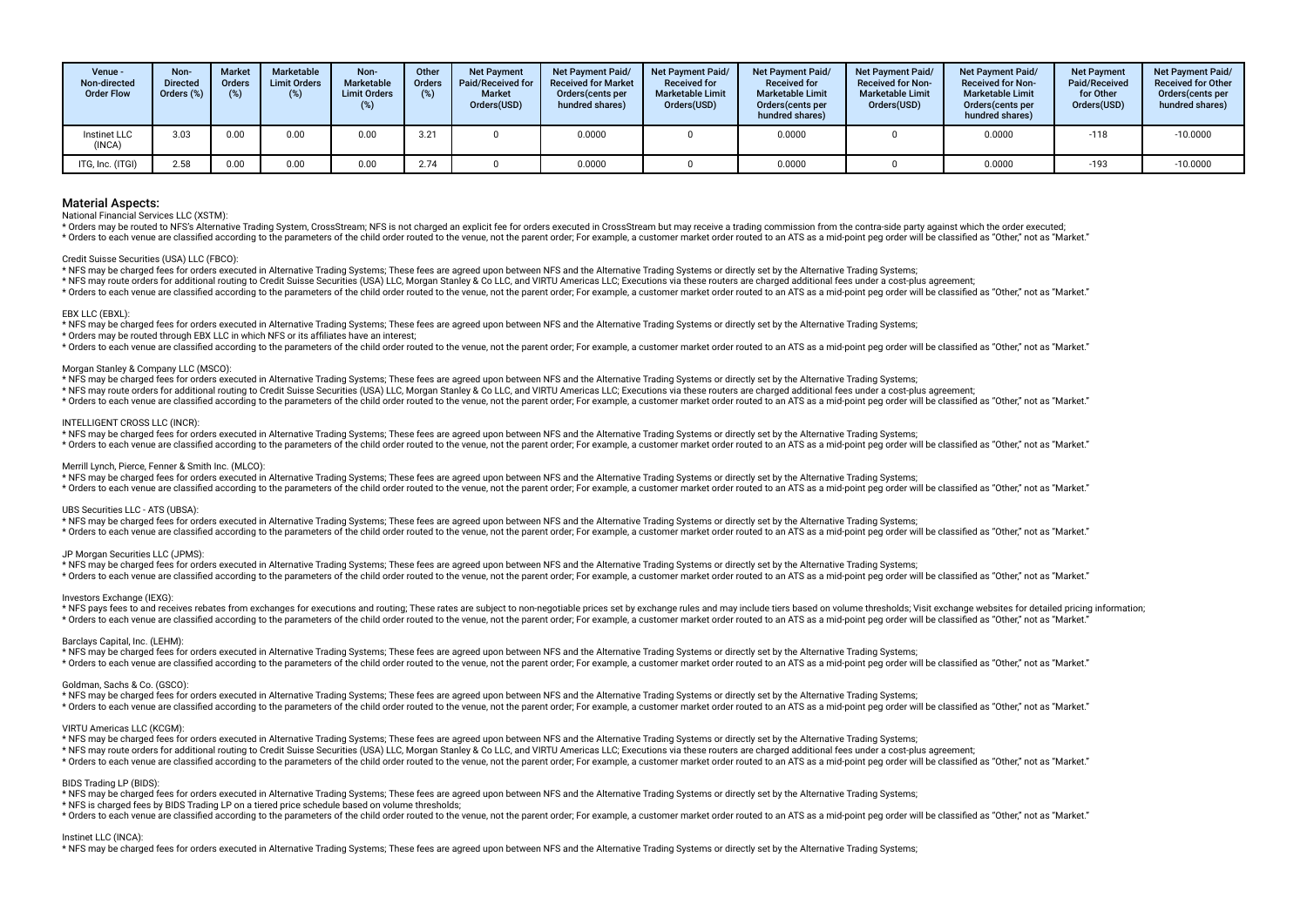\* Orders to each venue are classified according to the parameters of the child order routed to the venue, not the parent order; For example, a customer market order routed to an ATS as a mid-point peq order will be classif

#### ITG, Inc. (ITGI):

\* NFS may be charged fees for orders executed in Alternative Trading Systems; These fees are agreed upon between NFS and the Alternative Trading Systems or directly set by the Alternative Trading Systems;

\* Orders to each venue are classified according to the parameters of the child order routed to the venue, not the parent order. For example, a customer market order routed to an ATS as a mid-point ped order will be classif

# August 2020

# **Options**

#### Summary

| <b>Non-Directed Orders</b><br>as % of All Orders | Market Orders as % of<br>Non-Directed Orders | <b>Marketable Limit</b><br>Orders as % of Non-<br><b>Directed Orders</b> | Non-Marketable Limit<br>Orders as % of Non-<br><b>Directed Orders</b> | Other Orders as % of<br><b>Non-Directed Orders</b> |
|--------------------------------------------------|----------------------------------------------|--------------------------------------------------------------------------|-----------------------------------------------------------------------|----------------------------------------------------|
| 93.90                                            | 0.16                                         | 0.00                                                                     | 0.00                                                                  | 99.84                                              |

# Venues

| Venue -<br>Non-directed<br><b>Order Flow</b>    | Non-<br><b>Directed</b><br>Orders (%) | <b>Market</b><br><b>Orders</b><br>$(\%)$ | Marketable<br><b>Limit Orders</b><br>(%) | Non-<br><b>Marketable</b><br><b>Limit Orders</b><br>(%) | Other<br>Orders<br>(%) | <b>Net Payment</b><br>Paid/Received for<br><b>Market</b><br>Orders(USD) | <b>Net Payment Paid/</b><br><b>Received for Market</b><br>Orders(cents per<br>hundred shares) | Net Payment Paid/<br><b>Received for</b><br><b>Marketable Limit</b><br>Orders(USD) | Net Payment Paid/<br><b>Received for</b><br><b>Marketable Limit</b><br>Orders (cents per<br>hundred shares) | Net Payment Paid/<br><b>Received for Non-</b><br><b>Marketable Limit</b><br>Orders(USD) | <b>Net Payment Paid/</b><br><b>Received for Non-</b><br><b>Marketable Limit</b><br>Orders(cents per<br>hundred shares) | <b>Net Payment</b><br>Paid/Received for<br>Other<br>Orders(USD) | Net Payment Paid/<br><b>Received for Other</b><br>Orders (cents per<br>hundred shares) |
|-------------------------------------------------|---------------------------------------|------------------------------------------|------------------------------------------|---------------------------------------------------------|------------------------|-------------------------------------------------------------------------|-----------------------------------------------------------------------------------------------|------------------------------------------------------------------------------------|-------------------------------------------------------------------------------------------------------------|-----------------------------------------------------------------------------------------|------------------------------------------------------------------------------------------------------------------------|-----------------------------------------------------------------|----------------------------------------------------------------------------------------|
| <b>NYSE</b> Arca<br>Options<br>(ARCA)           | 23.48                                 | 0.00                                     | 0.00                                     | 0.00                                                    | 23.50                  | $\mathbf{0}$                                                            | 0.0000                                                                                        | $\Omega$                                                                           | 0.0000                                                                                                      | $\Omega$                                                                                | 0.0000                                                                                                                 | 2,465                                                           | 25.7559                                                                                |
| NASDAQ<br>Options<br>Market<br>(NSDQ)           | 23.40                                 | 0.00                                     | 0.00                                     | 0.00                                                    | 23.41                  | $\Omega$                                                                | 0.0000                                                                                        | $\Omega$                                                                           | 0.0000                                                                                                      | $\Omega$                                                                                | 0.0000                                                                                                                 | 772                                                             | 15.0088                                                                                |
| Cboe BZX<br>Options<br>Exchange, Inc.<br>(BATS) | 21.58                                 | 0.00                                     | 0.00                                     | 0.00                                                    | 21.59                  | $\Omega$                                                                | 0.0000                                                                                        |                                                                                    | 0.0000                                                                                                      | $\Omega$                                                                                | 0.0000                                                                                                                 | 1,133                                                           | 19.2767                                                                                |
| Cboe Options<br>Exchange<br>(CBOE)              | 18.83                                 | 0.00                                     | 0.00                                     | 0.00                                                    | 18.84                  | $\Omega$                                                                | 0.0000                                                                                        |                                                                                    | 0.0000                                                                                                      | $\mathbf 0$                                                                             | 0.0000                                                                                                                 | $-1,112$                                                        | $-20.8128$                                                                             |
| Morgan<br>Stanley &<br>Company LLC<br>(MSCO)    | 12.32                                 | 0.00                                     | 0.00                                     | 0.00                                                    | 12.32                  | $\Omega$                                                                | 0.0000                                                                                        |                                                                                    | 0.0000                                                                                                      | 0                                                                                       | 0.0000                                                                                                                 | $-1,385$                                                        | $-10.0000$                                                                             |

### Material Aspects:

NYSE Arca Options (ARCA):

\* NFS pays fees to and receives rebates from options exchanges; These fees and rebates are subject to non-negotiable prices set by exchange rules and may include tiers based on volume thresholds.

#### NASDAQ Options Market (NSDQ):

\* NFS pays fees to and receives rebates from options exchanges; These fees and rebates are subject to non-negotiable prices set by exchange rules and may include tiers based on volume thresholds.

#### Cboe BZX Options Exchange, Inc. (BATS): \* NFS pays fees to and receives rebates from options exchanges; These fees and rebates are subject to non-negotiable prices set by exchange rules and may include tiers based on volume thresholds.

Cboe Options Exchange (CBOE):

\* NFS pays fees to and receives rebates from options exchanges; These fees and rebates are subject to non-negotiable prices set by exchange rules and may include tiers based on volume thresholds.

#### Morgan Stanley & Company LLC (MSCO):

\* NFS may use broker Morgan Stanley & Co LLC for additional options routing; Executions via this router is charged additional fees under a cost-plus agreement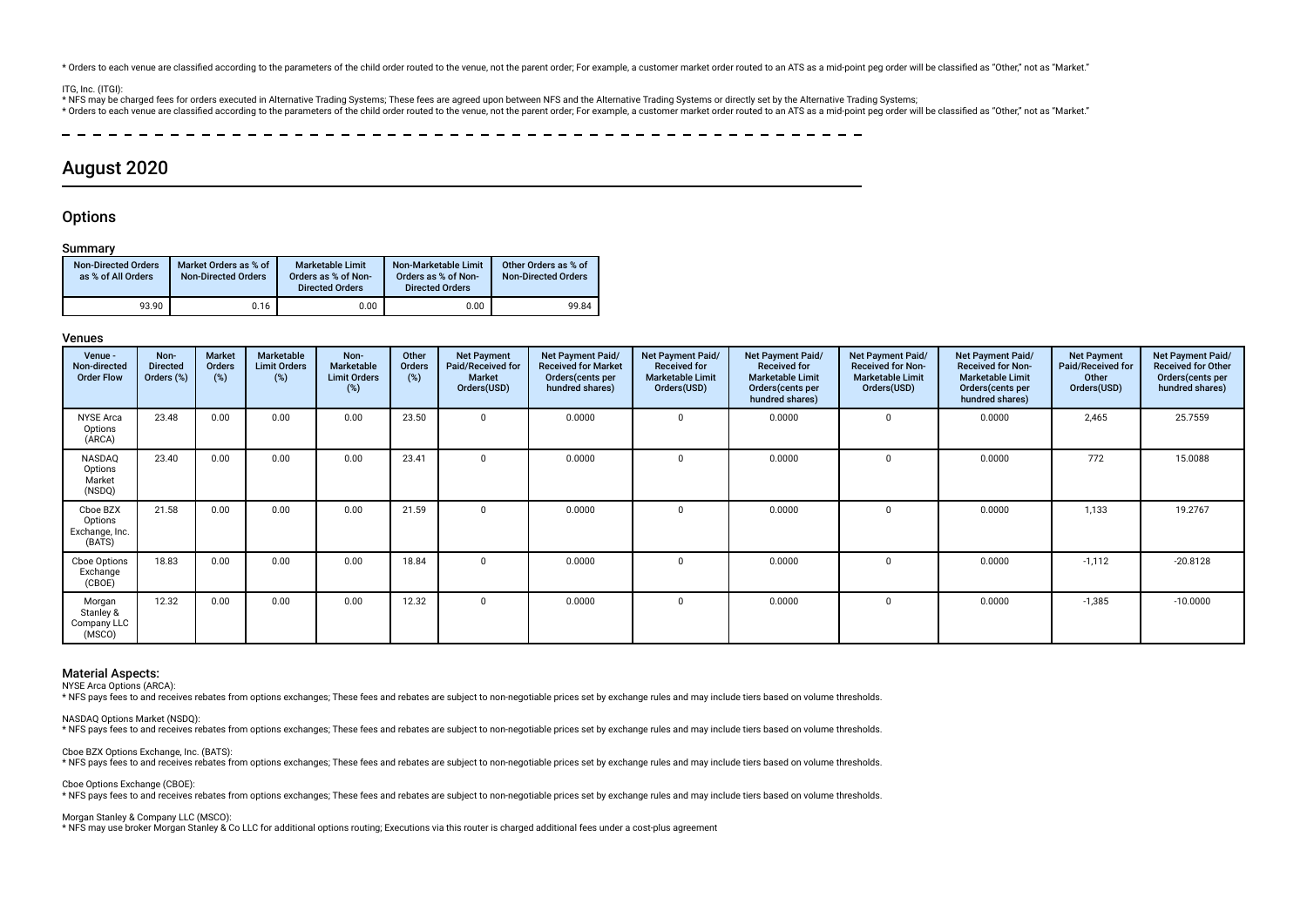# September 2020

# S&P 500 Stocks

# Summary

| <b>Non-Directed Orders</b><br>as % of All Orders | Market Orders as % of<br><b>Non-Directed Orders</b> | Marketable Limit<br>Orders as % of Non-<br><b>Directed Orders</b> | Non-Marketable Limit<br>Orders as % of Non-<br><b>Directed Orders</b> | Other Orders as % of<br><b>Non-Directed Orders</b> |
|--------------------------------------------------|-----------------------------------------------------|-------------------------------------------------------------------|-----------------------------------------------------------------------|----------------------------------------------------|
| 10.38                                            | 39.97                                               | 45.65                                                             | 3.72                                                                  | 10.67                                              |

| Venue -<br>Non-directed<br><b>Order Flow</b>            | Non-<br><b>Directed</b><br>Orders (%) | <b>Market</b><br>Orders<br>$(\%)$ | Marketable<br><b>Limit Orders</b><br>$(\%)$ | Non-<br>Marketable<br><b>Limit Orders</b><br>(%) | Other<br>Orders<br>(%) | <b>Net Payment</b><br>Paid/Received for<br><b>Market</b><br>Orders(USD) | Net Payment Paid/<br><b>Received for Market</b><br>Orders(cents per<br>hundred shares) | Net Payment Paid/<br><b>Received for</b><br><b>Marketable Limit</b><br>Orders(USD) | Net Payment Paid/<br><b>Received for</b><br><b>Marketable Limit</b><br>Orders(cents per<br>hundred shares) | Net Payment Paid/<br><b>Received for Non-</b><br><b>Marketable Limit</b><br>Orders(USD) | Net Payment Paid/<br>Received for Non-<br><b>Marketable Limit</b><br>Orders (cents per<br>hundred shares) | <b>Net Payment</b><br>Paid/Received<br>for Other<br>Orders(USD) | Net Payment Paid/<br><b>Received for Other</b><br>Orders(cents per<br>hundred shares) |
|---------------------------------------------------------|---------------------------------------|-----------------------------------|---------------------------------------------|--------------------------------------------------|------------------------|-------------------------------------------------------------------------|----------------------------------------------------------------------------------------|------------------------------------------------------------------------------------|------------------------------------------------------------------------------------------------------------|-----------------------------------------------------------------------------------------|-----------------------------------------------------------------------------------------------------------|-----------------------------------------------------------------|---------------------------------------------------------------------------------------|
| National Financial<br>Services LLC<br>(XSTM)            | 8.84                                  | 0.00                              | 0.00                                        | 0.00                                             | 10.07                  | $\mathsf 0$                                                             | 0.0000                                                                                 | $\mathbf{0}$                                                                       | 0.0000                                                                                                     | $\mathsf 0$                                                                             | 0.0000                                                                                                    | $\mathbf 0$                                                     | 0.0000                                                                                |
| Investors<br>Exchange (IEXG)                            | 7.60                                  | 0.00                              | 0.00                                        | 0.00                                             | 8.66                   | $\mathbf{0}$                                                            | 0.0000                                                                                 | $\mathbf 0$                                                                        | 0.0000                                                                                                     | $\mathbf 0$                                                                             | 0.0000                                                                                                    | $-1,841$                                                        | $-9.0000$                                                                             |
| <b>Credit Suisse</b><br>Securities (USA)<br>LLC (FBCO)  | 7.46                                  | 0.00                              | 12.76                                       | 6.58                                             | 3.06                   | $\mathsf 0$                                                             | 0.0000                                                                                 | $-13,118$                                                                          | $-24.3991$                                                                                                 | $-49$                                                                                   | $-24.3991$                                                                                                | $-521$                                                          | $-10.0000$                                                                            |
| Merrill Lynch,<br>Pierce, Fenner &<br>Smith Inc. (MLCO) | 6.65                                  | 0.00                              | 0.00                                        | 0.00                                             | 7.58                   | $\mathbf 0$                                                             | 0.0000                                                                                 | $\mathsf 0$                                                                        | 0.0000                                                                                                     | $\mathbf 0$                                                                             | 0.0000                                                                                                    | $-154$                                                          | $-10.0000$                                                                            |
| EBX LLC (EBXL)                                          | 6.61                                  | 0.00                              | 0.00                                        | 0.00                                             | 7.53                   | $\mathbf{0}$                                                            | 0.0000                                                                                 | $\mathbf 0$                                                                        | 0.0000                                                                                                     | $\mathbf{0}$                                                                            | 0.0000                                                                                                    | $-278$                                                          | $-6.3725$                                                                             |
| Morgan Stanley &<br>Company LLC<br>(MSCO)               | 6.28                                  | 0.00                              | 4.70                                        | 2.34                                             | 6.96                   | $\mathbf 0$                                                             | 0.0000                                                                                 | $-3,028$                                                                           | $-24.0014$                                                                                                 | -3                                                                                      | $-24.0014$                                                                                                | $-1,495$                                                        | $-20.0000$                                                                            |
| Goldman, Sachs &<br>Co. (GSCO)                          | 6.26                                  | 0.00                              | 0.00                                        | 0.00                                             | 7.13                   | $\mathbf 0$                                                             | 0.0000                                                                                 | $\mathbf 0$                                                                        | 0.0000                                                                                                     | $\mathbf 0$                                                                             | 0.0000                                                                                                    | $-874$                                                          | $-10.0000$                                                                            |
| <b>INTELLIGENT</b><br><b>CROSS LLC</b><br>(INCR)        | 6.23                                  | 0.00                              | 0.00                                        | 0.00                                             | 7.10                   | $\mathbf 0$                                                             | 0.0000                                                                                 | $\mathsf 0$                                                                        | 0.0000                                                                                                     | $\mathbf 0$                                                                             | 0.0000                                                                                                    | $-735$                                                          | $-8.0000$                                                                             |
| JP Morgan<br>Securities LLC<br>(JPMS)                   | 6.18                                  | 0.00                              | 0.00                                        | 0.00                                             | 7.04                   | $\mathbf 0$                                                             | 0.0000                                                                                 | $\mathbf 0$                                                                        | 0.0000                                                                                                     | $\mathbf 0$                                                                             | 0.0000                                                                                                    | $-494$                                                          | $-12.0000$                                                                            |
| <b>UBS Securities</b><br>LLC - ATS (UBSA)               | 6.16                                  | 0.00                              | 0.00                                        | 0.00                                             | 7.02                   | $\mathbf 0$                                                             | 0.0000                                                                                 | $\mathbf 0$                                                                        | 0.0000                                                                                                     | $\mathbf 0$                                                                             | 0.0000                                                                                                    | $-821$                                                          | $-10.0000$                                                                            |
| Barclays Capital,<br>Inc. (LEHM)                        | 5.25                                  | 0.00                              | 0.00                                        | 0.00                                             | 5.98                   | $\mathbf 0$                                                             | 0.0000                                                                                 | $\mathbf 0$                                                                        | 0.0000                                                                                                     | $\mathbf{0}$                                                                            | 0.0000                                                                                                    | $-372$                                                          | $-10.0000$                                                                            |
| <b>Citadel Securities</b><br>LLC (CDRG)                 | 4.28                                  | 50.98                             | 8.57                                        | 4.82                                             | 0.00                   | $\mathbf 0$                                                             | 0.0000                                                                                 | $\mathbf 0$                                                                        | 0.0000                                                                                                     | $\mathbf 0$                                                                             | 0.0000                                                                                                    | $\mathbf{0}$                                                    | 0.0000                                                                                |
| <b>VIRTU Americas</b><br>LLC (KCGM)                     | 3.16                                  | 0.00                              | 15.81                                       | 7.98                                             | 7.83                   | $\mathbf 0$                                                             | 0.0000                                                                                 | $-8,055$                                                                           | $-24.2333$                                                                                                 | $-68$                                                                                   | $-24.2333$                                                                                                | $-83$                                                           | $-10.0000$                                                                            |
| <b>VIRTU Americas</b><br>LLC (NITE)                     | 2.79                                  | 31.72                             | 8.66                                        | 4.77                                             | 0.00                   | $\mathbf 0$                                                             | 0.0000                                                                                 | $\mathsf 0$                                                                        | 0.0000                                                                                                     | $\mathbf 0$                                                                             | 0.0000                                                                                                    | $\mathbf 0$                                                     | 0.0000                                                                                |
| Deutsche Bank<br>Securities Inc.<br>(DBAB)              | 2.71                                  | 0.00                              | 0.00                                        | 0.00                                             | 3.08                   | $\mathbf 0$                                                             | 0.0000                                                                                 | $\mathbf 0$                                                                        | 0.0000                                                                                                     | $\mathbf 0$                                                                             | 0.0000                                                                                                    | $-68$                                                           | $-15.0000$                                                                            |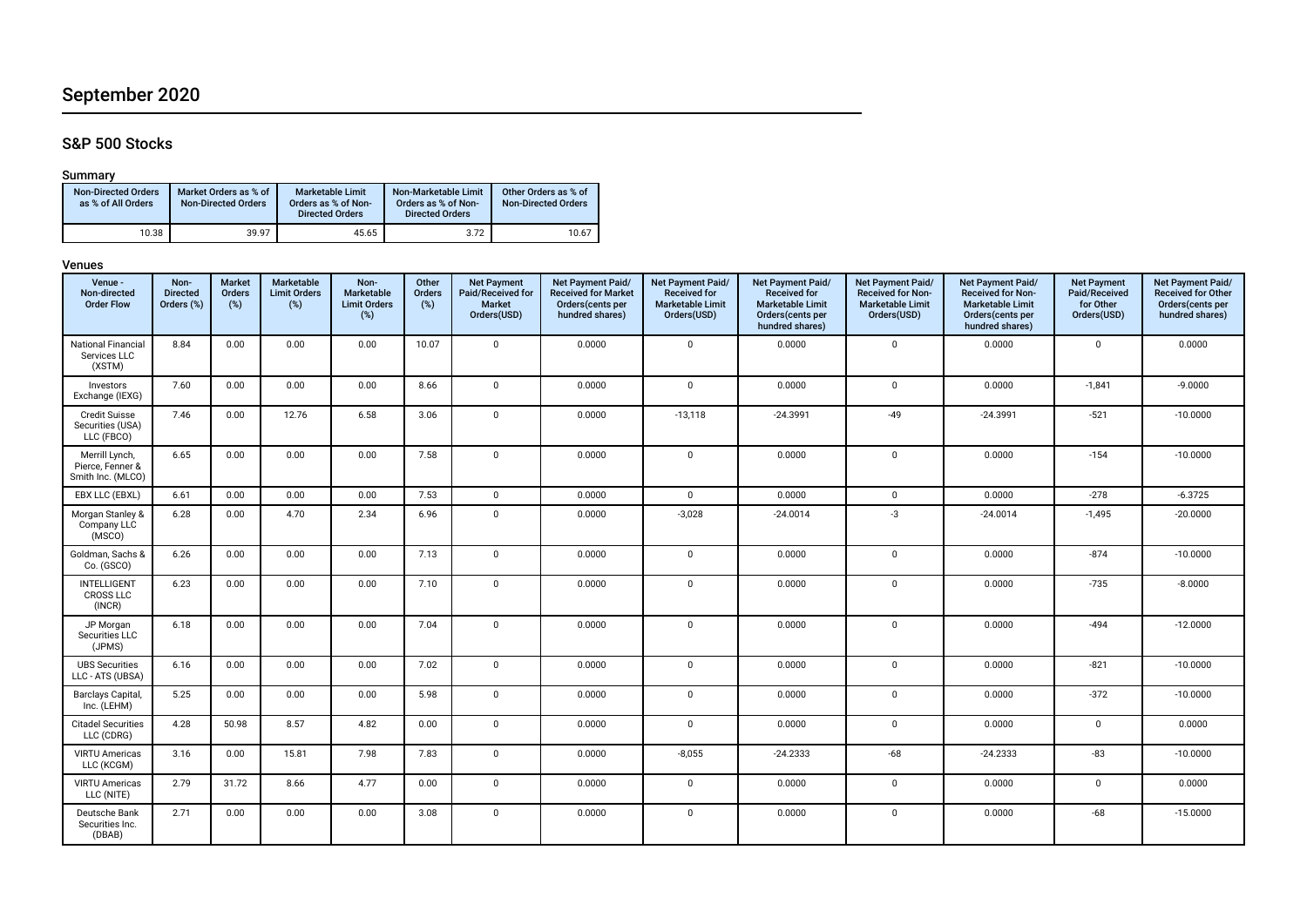| Venue -<br>Non-directed<br><b>Order Flow</b> | Non-<br><b>Directed</b><br>Orders $(\%)$ | <b>Market</b><br>Orders<br>$(\%)$ | Marketable<br><b>Limit Orders</b><br>(%) | Non-<br><b>Marketable</b><br><b>Limit Orders</b><br>(%) | Other<br><b>Orders</b><br>(%) | <b>Net Payment</b><br>Paid/Received for<br><b>Market</b><br>Orders(USD) | <b>Net Payment Paid/</b><br><b>Received for Market</b><br>Orders(cents per<br>hundred shares) | <b>Net Payment Paid/</b><br><b>Received for</b><br><b>Marketable Limit</b><br>Orders(USD) | <b>Net Payment Paid/</b><br><b>Received for</b><br><b>Marketable Limit</b><br>Orders(cents per<br>hundred shares) | <b>Net Payment Paid/</b><br><b>Received for Non-</b><br><b>Marketable Limit</b><br>Orders(USD) | Net Payment Paid/<br><b>Received for Non-</b><br><b>Marketable Limit</b><br>Orders(cents per<br>hundred shares) | <b>Net Payment</b><br>Paid/Received<br>for Other<br>Orders(USD) | <b>Net Payment Paid/</b><br><b>Received for Other</b><br>Orders(cents per<br>hundred shares) |
|----------------------------------------------|------------------------------------------|-----------------------------------|------------------------------------------|---------------------------------------------------------|-------------------------------|-------------------------------------------------------------------------|-----------------------------------------------------------------------------------------------|-------------------------------------------------------------------------------------------|-------------------------------------------------------------------------------------------------------------------|------------------------------------------------------------------------------------------------|-----------------------------------------------------------------------------------------------------------------|-----------------------------------------------------------------|----------------------------------------------------------------------------------------------|
| <b>BIDS Trading LP</b><br>(BIDS)             | 2.61                                     | 0.00                              | 0.00                                     | 0.00                                                    | 2.97                          |                                                                         | 0.0000                                                                                        |                                                                                           | 0.0000                                                                                                            |                                                                                                | 0.0000                                                                                                          | $-167$                                                          | $-20.2425$                                                                                   |
| <b>Instinet LLC</b><br>(INCA)                | 2.52                                     | 0.00                              | 0.00                                     | 0.00                                                    | 2.87                          |                                                                         | 0.0000                                                                                        |                                                                                           | 0.0000                                                                                                            |                                                                                                | 0.0000                                                                                                          | $-45$                                                           | $-10.0000$                                                                                   |

National Financial Services LLC (XSTM):

\* Orders may be routed to NES's Alternative Trading System. CrossStream: NES is not charged an explicit fee for orders executed in CrossStream but may receive a trading commission from the contra-side party against which t \* Orders to each venue are classified according to the parameters of the child order routed to the venue, not the parent order; For example, a customer market order routed to an ATS as a mid-point peq order will be classif

#### Investors Exchange (IEXG)

\* NFS pays fees to and receives rebates from exchanges for executions and routing; These rates are subject to non-negotiable prices set by exchange rules and may include tiers based on volume thresholds; Visit exchange web \* Orders to each venue are classified according to the parameters of the child order routed to the venue, not the parent order; For example, a customer market order routed to an ATS as a mid-point peg order will be classif

#### Credit Suisse Securities (USA) LLC (FBCO):

\* NFS may be charged fees for orders executed in Alternative Trading Systems; These fees are agreed upon between NFS and the Alternative Trading Systems or directly set by the Alternative Trading Systems;

\* NFS may route orders for additional routing to Credit Suisse Securities (USA) LLC, Morgan Stanley & Co LLC, and VIRTU Americas LLC; Executions via these routers are charged additional fees under a cost-plus agreement;

\* Orders to each venue are classified according to the parameters of the child order routed to the venue, not the parent order; For example, a customer market order routed to an ATS as a mid-point peq order will be classif

#### Merrill Lynch, Pierce, Fenner & Smith Inc. (MLCO):

\* NFS may be charged fees for orders executed in Alternative Trading Systems; These fees are agreed upon between NFS and the Alternative Trading Systems or directly set by the Alternative Trading Systems;

\* Orders to each venue are classified according to the parameters of the child order routed to the venue, not the parent order. For example, a customer market order routed to an ATS as a mid-point ped order will be classif

#### EBX LLC (EBXL):

\* NFS may be charged fees for orders executed in Alternative Trading Systems; These fees are agreed upon between NFS and the Alternative Trading Systems or directly set by the Alternative Trading Systems;

\* Orders may be routed through EBX LLC in which NFS or its affliates have an interest;

recording to the parameters of the child order routed to the venue, not the parent order. For example, a customer market order routed to an ATS as a mid-point peg order will be classified as "Other," not as "Market,"

#### Morgan Stanley & Company LLC (MSCO):

\* NFS may be charged fees for orders executed in Alternative Trading Systems; These fees are agreed upon between NFS and the Alternative Trading Systems or directly set by the Alternative Trading Systems;

\* NFS may route orders for additional routing to Credit Suisse Securities (USA) LLC, Morgan Stanley & Co LLC, and VIRTU Americas LLC; Executions via these routers are charged additional fees under a cost-plus agreement;

\* Orders to each venue are classified according to the parameters of the child order routed to the venue, not the parent order. For example, a customer market order routed to an ATS as a mid-point peg order will be classif

#### Goldman, Sachs & Co. (GSCO):

\* NFS may be charged fees for orders executed in Alternative Trading Systems; These fees are agreed upon between NFS and the Alternative Trading Systems or directly set by the Alternative Trading Systems; \* Orders to each venue are classified according to the parameters of the child order routed to the venue, not the parent order; For example, a customer market order routed to an ATS as a mid-point peq order will be classif

#### INTELLIGENT CROSS LLC (INCR):

\* NFS may be charged fees for orders executed in Alternative Trading Systems; These fees are agreed upon between NFS and the Alternative Trading Systems or directly set by the Alternative Trading Systems; \* Orders to each venue are classified according to the parameters of the child order routed to the venue, not the parent order. For example, a customer market order routed to an ATS as a mid-point ped order will be classif

#### JP Morgan Securities LLC (JPMS):

\* NFS may be charged fees for orders executed in Alternative Trading Systems; These fees are agreed upon between NFS and the Alternative Trading Systems or directly set by the Alternative Trading Systems; \* Orders to each venue are classified according to the parameters of the child order routed to the venue, not the parent order. For example, a customer market order routed to an ATS as a mid-point ped order will be classif

#### UBS Securities LLC - ATS (UBSA):

\* NFS may be charged fees for orders executed in Alternative Trading Systems; These fees are agreed upon between NFS and the Alternative Trading Systems or directly set by the Alternative Trading Systems; \* Orders to each venue are classified according to the parameters of the child order routed to the venue, not the parent order. For example, a customer market order routed to an ATS as a mid-point ped order will be classif

#### Barclays Capital, Inc. (LEHM):

\* NFS may be charged fees for orders executed in Alternative Trading Systems; These fees are agreed upon between NFS and the Alternative Trading Systems or directly set by the Alternative Trading Systems;

\* Orders to each venue are classified according to the parameters of the child order routed to the venue, not the parent order. For example, a customer market order routed to an ATS as a mid-point peg order will be classif

#### VIRTU Americas LLC (KCGM):

\* NFS may be charged fees for orders executed in Alternative Trading Systems; These fees are agreed upon between NFS and the Alternative Trading Systems or directly set by the Alternative Trading Systems;

\* NFS may route orders for additional routing to Credit Suisse Securities (USA) LLC, Morgan Stanley & Co LLC, and VIRTU Americas LLC; Executions via these routers are charged additional fees under a cost-plus agreement;

\* Orders to each venue are classified according to the parameters of the child order routed to the venue, not the parent order; For example, a customer market order routed to an ATS as a mid-point peg order will be classif

#### BIDS Trading LP (BIDS):

\* NFS may be charged fees for orders executed in Alternative Trading Systems; These fees are agreed upon between NFS and the Alternative Trading Systems or directly set by the Alternative Trading Systems;

\* NFS is charged fees by BIDS Trading LP on a tiered price schedule based on volume thresholds;

\* Orders to each venue are classified according to the parameters of the child order routed to the venue, not the parent order; For example, a customer market order routed to an ATS as a mid-point peg order will be classif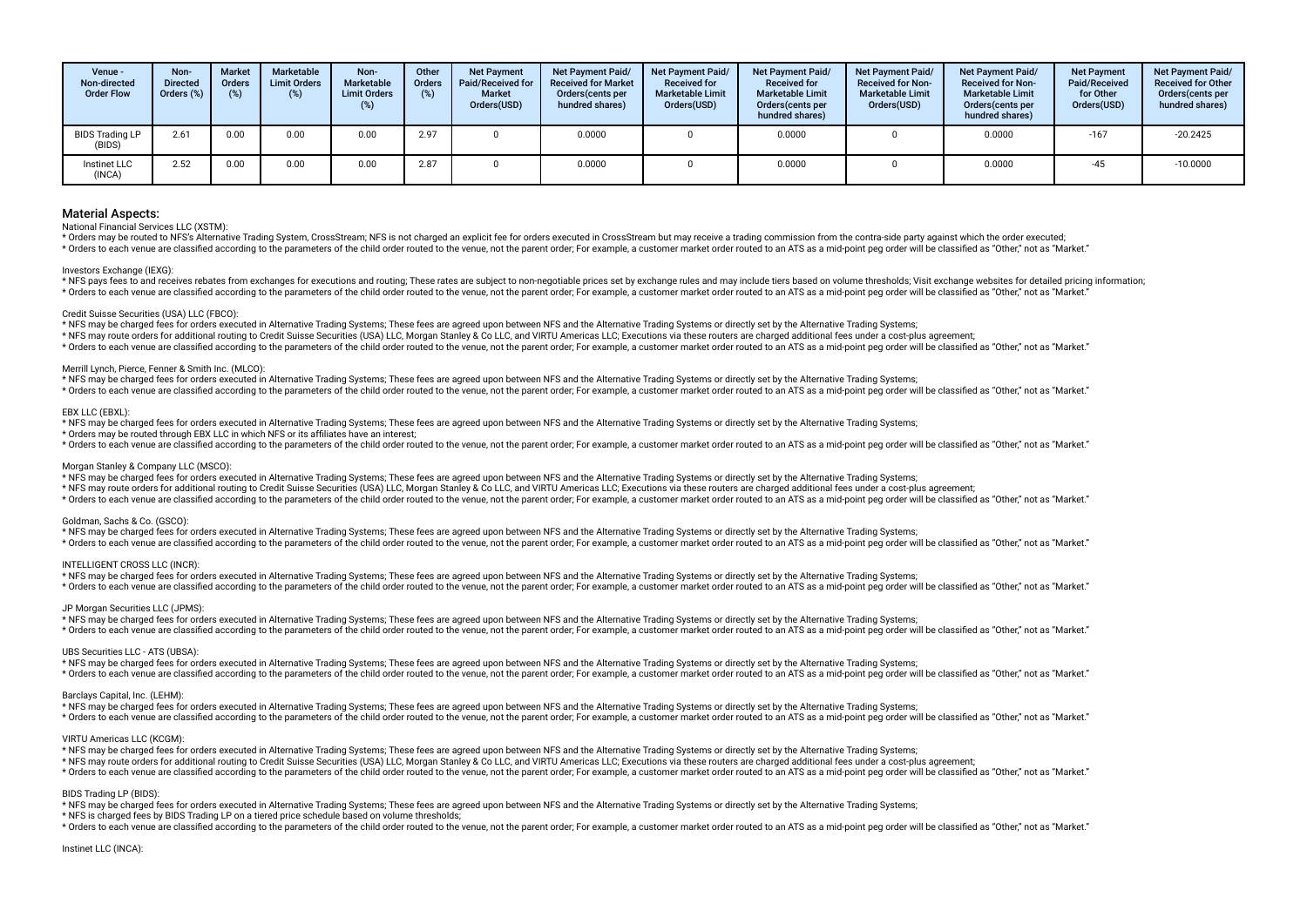\* NFS may be charged fees for orders executed in Alternative Trading Systems; These fees are agreed upon between NFS and the Alternative Trading Systems or directly set by the Alternative Trading Systems;<br>\* Orders to each

χ.  $\overline{\phantom{a}}$  $\frac{1}{2}$  $\sim$  $\frac{1}{2}$  $\sim$   $\sim$ --------------------

# September 2020

# Non-S&P 500 Stocks

# Summary

| <b>Non-Directed Orders</b><br>as % of All Orders | Market Orders as % of<br><b>Non-Directed Orders</b> | <b>Marketable Limit</b><br>Orders as % of Non-<br><b>Directed Orders</b> | Non-Marketable Limit<br>Orders as % of Non-<br><b>Directed Orders</b> | Other Orders as % of<br><b>Non-Directed Orders</b> |
|--------------------------------------------------|-----------------------------------------------------|--------------------------------------------------------------------------|-----------------------------------------------------------------------|----------------------------------------------------|
| 8.83                                             | 16.73                                               | 60.17                                                                    | 9.31                                                                  | 13.78                                              |

| Venue -<br>Non-directed<br><b>Order Flow</b>            | Non-<br><b>Directed</b><br>Orders (%) | <b>Market</b><br><b>Orders</b><br>(%) | Marketable<br><b>Limit Orders</b><br>(%) | Non-<br>Marketable<br><b>Limit Orders</b><br>(%) | Other<br><b>Orders</b><br>(%) | <b>Net Payment</b><br>Paid/Received for<br><b>Market</b><br>Orders(USD) | Net Payment Paid/<br><b>Received for Market</b><br>Orders(cents per<br>hundred shares) | Net Payment Paid/<br><b>Received for</b><br><b>Marketable Limit</b><br>Orders(USD) | Net Payment Paid/<br><b>Received for</b><br><b>Marketable Limit</b><br>Orders(cents per<br>hundred shares) | Net Payment Paid/<br>Received for Non-<br><b>Marketable Limit</b><br>Orders(USD) | Net Payment Paid/<br><b>Received for Non-</b><br><b>Marketable Limit</b><br>Orders(cents per<br>hundred shares) | <b>Net Payment</b><br>Paid/Received<br>for Other<br>Orders(USD) | Net Payment Paid/<br>Received for Other<br>Orders(cents per<br>hundred shares) |
|---------------------------------------------------------|---------------------------------------|---------------------------------------|------------------------------------------|--------------------------------------------------|-------------------------------|-------------------------------------------------------------------------|----------------------------------------------------------------------------------------|------------------------------------------------------------------------------------|------------------------------------------------------------------------------------------------------------|----------------------------------------------------------------------------------|-----------------------------------------------------------------------------------------------------------------|-----------------------------------------------------------------|--------------------------------------------------------------------------------|
| <b>National Financial</b><br>Services LLC<br>(XSTM)     | 8.38                                  | 0.00                                  | 0.00                                     | 0.00                                             | 8.96                          | $\mathbf{0}$                                                            | 0.0000                                                                                 | $\mathbf 0$                                                                        | 0.0000                                                                                                     | $\mathbf 0$                                                                      | 0.0000                                                                                                          | $\mathbf 0$                                                     | 0.0000                                                                         |
| <b>Credit Suisse</b><br>Securities (USA)<br>LLC (FBCO)  | 7.70                                  | 0.00                                  | 6.21                                     | 1.92                                             | 3.32                          | $\mathbf 0$                                                             | 0.0000                                                                                 | $-15,802$                                                                          | $-24.3991$                                                                                                 | -99                                                                              | $-24.3991$                                                                                                      | $-984$                                                          | $-10.0000$                                                                     |
| Merrill Lynch,<br>Pierce, Fenner &<br>Smith Inc. (MLCO) | 7.27                                  | 0.00                                  | 0.00                                     | 0.00                                             | 7.78                          | $\mathbf 0$                                                             | 0.0000                                                                                 | $\mathbf 0$                                                                        | 0.0000                                                                                                     | $\mathbf 0$                                                                      | 0.0000                                                                                                          | $-319$                                                          | $-10.0000$                                                                     |
| Morgan Stanley &<br>Company LLC<br>(MSCO)               | 7.25                                  | 0.00                                  | 2.31                                     | 0.68                                             | 7.67                          | $\mathbf 0$                                                             | 0.0000                                                                                 | $-5,081$                                                                           | $-24.0014$                                                                                                 | $-6$                                                                             | $-24.0014$                                                                                                      | $-3,245$                                                        | $-20.0000$                                                                     |
| INTELLIGENT<br><b>CROSS LLC</b><br>(INCR)               | 7.22                                  | 0.00                                  | 0.00                                     | 0.00                                             | 7.72                          | $\mathbf 0$                                                             | 0.0000                                                                                 | $\mathbf 0$                                                                        | 0.0000                                                                                                     | 0                                                                                | 0.0000                                                                                                          | $-1,405$                                                        | $-8.0000$                                                                      |
| EBX LLC (EBXL)                                          | 7.17                                  | 0.00                                  | 0.00                                     | 0.00                                             | 7.67                          | $\Omega$                                                                | 0.0000                                                                                 | $\Omega$                                                                           | 0.0000                                                                                                     | $\mathbf 0$                                                                      | 0.0000                                                                                                          | $-654$                                                          | $-6.3515$                                                                      |
| JP Morgan<br>Securities LLC<br>(JPMS)                   | 7.12                                  | 0.00                                  | 0.00                                     | 0.00                                             | 7.62                          | $\mathbf 0$                                                             | 0.0000                                                                                 | $\mathbf 0$                                                                        | 0.0000                                                                                                     | $\mathbf 0$                                                                      | 0.0000                                                                                                          | $-1,144$                                                        | $-12.0000$                                                                     |
| <b>UBS Securities</b><br>LLC - ATS (UBSA)               | 6.72                                  | 0.00                                  | 0.00                                     | 0.00                                             | 7.19                          | $\mathbf 0$                                                             | 0.0000                                                                                 | $\mathbf 0$                                                                        | 0.0000                                                                                                     | $\mathbf 0$                                                                      | 0.0000                                                                                                          | $-1,765$                                                        | $-10.0000$                                                                     |
| Goldman, Sachs &<br>Co. (GSCO)                          | 6.52                                  | 0.00                                  | 0.00                                     | 0.00                                             | 6.97                          | $\mathbf 0$                                                             | 0.0000                                                                                 | $\mathsf 0$                                                                        | 0.0000                                                                                                     | $\mathbf 0$                                                                      | 0.0000                                                                                                          | $-1,661$                                                        | $-10.0000$                                                                     |
| Barclays Capital,<br>Inc. (LEHM)                        | 6.08                                  | 0.00                                  | 0.00                                     | 0.00                                             | 6.50                          | $\mathbf 0$                                                             | 0.0000                                                                                 | $\mathbf 0$                                                                        | 0.0000                                                                                                     | $\mathbf 0$                                                                      | 0.0000                                                                                                          | $-1,133$                                                        | $-10.0000$                                                                     |
| Investors<br>Exchange (IEXG)                            | 5.34                                  | 0.00                                  | 0.00                                     | 0.00                                             | 5.71                          | $\mathbf 0$                                                             | 0.0000                                                                                 | $\Omega$                                                                           | 0.0000                                                                                                     | 0                                                                                | 0.0000                                                                                                          | $-1,935$                                                        | $-9.0000$                                                                      |
| <b>VIRTU Americas</b><br>LLC (KCGM)                     | 3.30                                  | 0.00                                  | 6.69                                     | 2.02                                             | 8.01                          | $\mathbf 0$                                                             | 0.0000                                                                                 | $-14,651$                                                                          | $-24.2333$                                                                                                 | $-129$                                                                           | $-24.2333$                                                                                                      | $-167$                                                          | $-10.0000$                                                                     |
| Deutsche Bank<br>Securities Inc.<br>(DBAB)              | 3.13                                  | 0.00                                  | 0.00                                     | 0.00                                             | 3.35                          | $\mathbf 0$                                                             | 0.0000                                                                                 | $\mathbf 0$                                                                        | 0.0000                                                                                                     | $\mathbf{0}$                                                                     | 0.0000                                                                                                          | $-207$                                                          | $-15.0000$                                                                     |
| <b>Instinet LLC</b><br>(INCA)                           | 3.05                                  | 0.00                                  | 0.00                                     | 0.00                                             | 3.27                          | $\mathbf 0$                                                             | 0.0000                                                                                 | $\mathbf 0$                                                                        | 0.0000                                                                                                     | $\mathbf{0}$                                                                     | 0.0000                                                                                                          | $-143$                                                          | $-10.0000$                                                                     |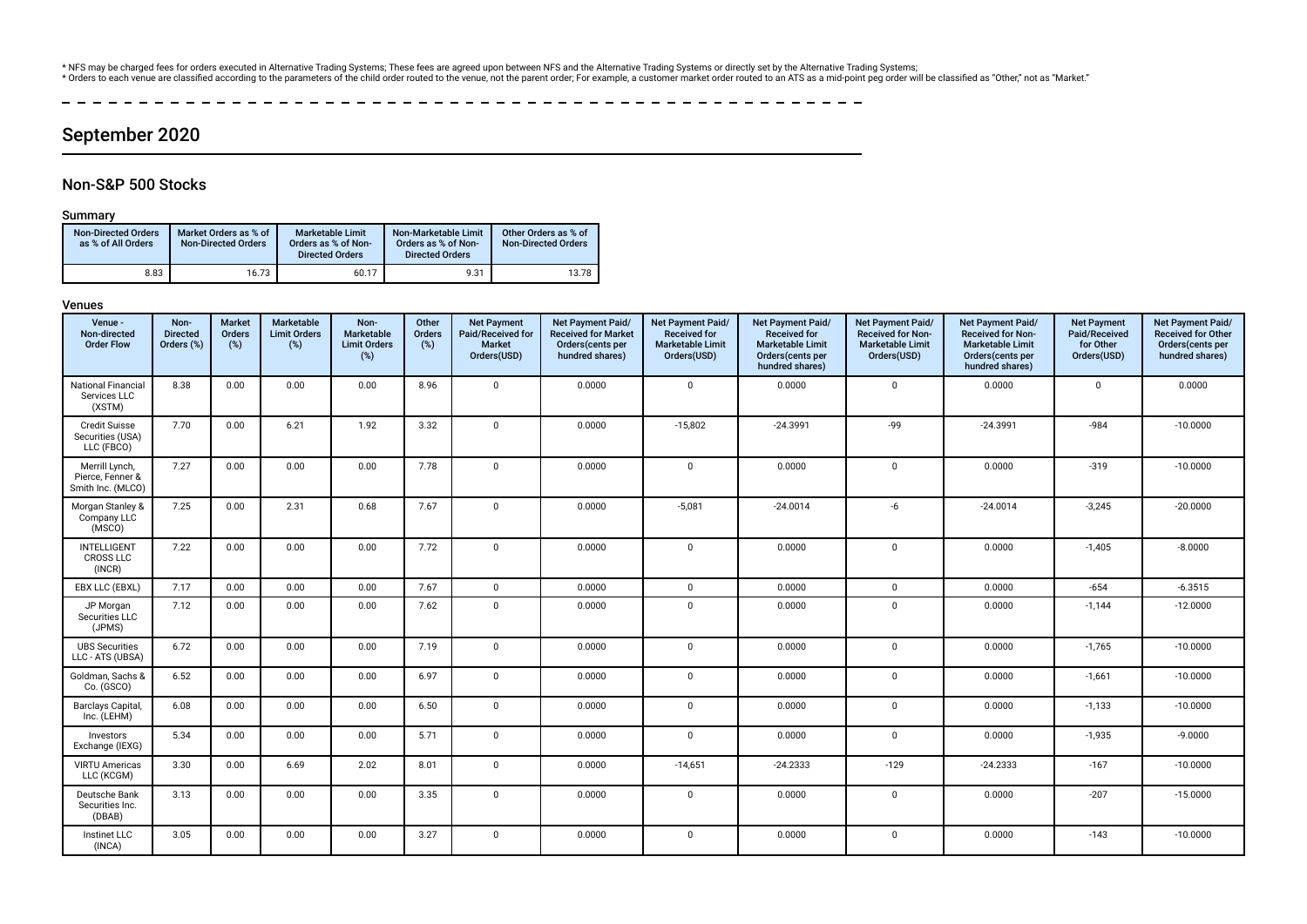| Venue -<br>Non-directed<br><b>Order Flow</b> | Non-<br><b>Directed</b><br>Orders $(\%)$ | <b>Market</b><br><b>Orders</b><br>(%) | Marketable<br><b>Limit Orders</b><br>(%) | Non-<br><b>Marketable</b><br><b>Limit Orders</b><br>$(\%)$ | Other<br><b>Orders</b> | <b>Net Payment</b><br>Paid/Received for<br><b>Market</b><br>Orders(USD) | <b>Net Payment Paid/</b><br><b>Received for Market</b><br>Orders (cents per<br>hundred shares) | <b>Net Payment Paid/</b><br><b>Received for</b><br><b>Marketable Limit</b><br>Orders(USD) | <b>Net Payment Paid/</b><br><b>Received for</b><br><b>Marketable Limit</b><br>Orders(cents per<br>hundred shares) | <b>Net Payment Paid/</b><br><b>Received for Non-</b><br><b>Marketable Limit</b><br>Orders(USD) | <b>Net Payment Paid/</b><br><b>Received for Non-</b><br><b>Marketable Limit</b><br>Orders(cents per<br>hundred shares) | <b>Net Payment</b><br>Paid/Received<br>for Other<br>Orders(USD) | Net Payment Paid/<br><b>Received for Other</b><br>Orders(cents per<br>hundred shares) |
|----------------------------------------------|------------------------------------------|---------------------------------------|------------------------------------------|------------------------------------------------------------|------------------------|-------------------------------------------------------------------------|------------------------------------------------------------------------------------------------|-------------------------------------------------------------------------------------------|-------------------------------------------------------------------------------------------------------------------|------------------------------------------------------------------------------------------------|------------------------------------------------------------------------------------------------------------------------|-----------------------------------------------------------------|---------------------------------------------------------------------------------------|
| <b>BIDS Trading LP</b><br>(BIDS)             | 2.95                                     | 0.00                                  | 0.00                                     | 0.00                                                       | 3.15                   |                                                                         | 0.0000                                                                                         |                                                                                           | 0.0000                                                                                                            |                                                                                                | 0.0000                                                                                                                 | $-333$                                                          | $-20.2425$                                                                            |
| ITG, Inc. (ITGI)                             | 2.67                                     | 0.00                                  | 0.00                                     | 0.00                                                       | 2.85                   |                                                                         | 0.0000                                                                                         |                                                                                           | 0.0000                                                                                                            |                                                                                                | 0.0000                                                                                                                 | $-238$                                                          | $-10.0000$                                                                            |

National Financial Services LLC (XSTM):

\* Orders may be routed to NFS's Alternative Trading System, CrossStream; NFS is not charged an explicit fee for orders executed in CrossStream but may receive a trading commission from the contra-side party against which t

\* Orders to each venue are classified according to the parameters of the child order routed to the venue, not the parent order. For example, a customer market order routed to an ATS as a mid-point peg order will be classif

#### Credit Suisse Securities (USA) LLC (FBCO):

\* NFS may be charged fees for orders executed in Alternative Trading Systems; These fees are agreed upon between NFS and the Alternative Trading Systems or directly set by the Alternative Trading Systems;

\* NFS may route orders for additional routing to Credit Suisse Securities (USA) LLC, Morgan Stanley & Co LLC, and VIRTU Americas LLC; Executions via these routers are charged additional fees under a cost-plus agreement;

\* Orders to each venue are classified according to the parameters of the child order routed to the venue, not the parent order; For example, a customer market order routed to an ATS as a mid-point peg order will be classif

#### Merrill Lynch, Pierce, Fenner & Smith Inc. (MLCO):

\* NFS may be charged fees for orders executed in Alternative Trading Systems; These fees are agreed upon between NFS and the Alternative Trading Systems or directly set by the Alternative Trading Systems;

\* Orders to each venue are classified according to the parameters of the child order routed to the venue, not the parent order. For example, a customer market order routed to an ATS as a mid-point peg order will be classif

#### Morgan Stanley & Company LLC (MSCO):

\* NFS may be charged fees for orders executed in Alternative Trading Systems; These fees are agreed upon between NFS and the Alternative Trading Systems or directly set by the Alternative Trading Systems;

\* NFS may route orders for additional routing to Credit Suisse Securities (USA) LLC, Morgan Stanley & Co LLC, and VIRTU Americas LLC; Executions via these routers are charged additional fees under a cost-plus agreement;

\* Orders to each venue are classified according to the parameters of the child order routed to the venue, not the parent order. For example, a customer market order routed to an ATS as a mid-point peg order will be classif

#### INTELLIGENT CROSS LLC (INCR):

\* NFS may be charged fees for orders executed in Alternative Trading Systems; These fees are agreed upon between NFS and the Alternative Trading Systems or directly set by the Alternative Trading Systems;

\* Orders to each venue are classified according to the parameters of the child order routed to the venue, not the parent order; For example, a customer market order routed to an ATS as a mid-point peg order will be classif

#### EBX LLC (EBXL):

\* NFS may be charged fees for orders executed in Alternative Trading Systems; These fees are agreed upon between NFS and the Alternative Trading Systems or directly set by the Alternative Trading Systems;

\* Orders may be routed through EBX LLC in which NFS or its affliates have an interest;

\* Orders to each venue are classified according to the parameters of the child order routed to the venue, not the parent order; For example, a customer market order routed to an ATS as a mid-point peq order will be classif

#### JP Morgan Securities LLC (JPMS):

\* NFS may be charged fees for orders executed in Alternative Trading Systems; These fees are agreed upon between NFS and the Alternative Trading Systems or directly set by the Alternative Trading Systems;

\* Orders to each venue are classified according to the parameters of the child order routed to the venue, not the parent order. For example, a customer market order routed to an ATS as a mid-point ped order will be classif

#### UBS Securities LLC - ATS (UBSA):

\* NFS may be charged fees for orders executed in Alternative Trading Systems; These fees are agreed upon between NFS and the Alternative Trading Systems or directly set by the Alternative Trading Systems; \* Orders to each venue are classified according to the parameters of the child order routed to the venue, not the parent order. For example, a customer market order routed to an ATS as a mid-point ped order will be classif

#### Goldman, Sachs & Co. (GSCO):

\* NFS may be charged fees for orders executed in Alternative Trading Systems; These fees are agreed upon between NFS and the Alternative Trading Systems or directly set by the Alternative Trading Systems; \* Orders to each venue are classified according to the parameters of the child order routed to the yenue not the narent order. For example a customer market order routed to an ATS as a mid-point neg order will be classifie

#### Barclays Capital, Inc. (LEHM):

\* NFS may be charged fees for orders executed in Alternative Trading Systems; These fees are agreed upon between NFS and the Alternative Trading Systems or directly set by the Alternative Trading Systems; \* Orders to each venue are classified according to the parameters of the child order routed to the venue, not the parent order; For example, a customer market order routed to an ATS as a mid-point peq order will be classif

#### Investors Exchange (IEXG)

\* NFS pays fees to and receives rebates from exchanges for executions and routing; These rates are subject to non-negotiable prices set by exchange rules and may include tiers based on volume thresholds; Visit exchange web \* Orders to each venue are classified according to the parameters of the child order routed to the venue, not the parent order. For example, a customer market order routed to an ATS as a mid-point peg order will be classif

#### VIRTU Americas LLC (KCGM):

\* NFS may be charged fees for orders executed in Alternative Trading Systems; These fees are agreed upon between NFS and the Alternative Trading Systems or directly set by the Alternative Trading Systems;

\* NFS may route orders for additional routing to Credit Suisse Securities (USA) LLC, Morgan Stanley & Co LLC, and VIRTU Americas LLC; Executions via these routers are charged additional fees under a cost-plus agreement;

reference to the contract of the child order puted to the venue and the parent order. For example a customer market order routed to an ATS as a mid-point peg order will be classified as "Other" not as "Narket".

#### Instinet LLC (INCA):

\* NFS may be charged fees for orders executed in Alternative Trading Systems; These fees are agreed upon between NFS and the Alternative Trading Systems or directly set by the Alternative Trading Systems; \* Orders to each venue are classified according to the parameters of the child order routed to the venue, not the parent order; For example, a customer market order routed to an ATS as a mid-point peq order will be classif

#### BIDS Trading LP (BIDS):

\* NFS may be charged fees for orders executed in Alternative Trading Systems; These fees are agreed upon between NFS and the Alternative Trading Systems or directly set by the Alternative Trading Systems; \* NFS is charged fees by BIDS Trading LP on a tiered price schedule based on volume thresholds;